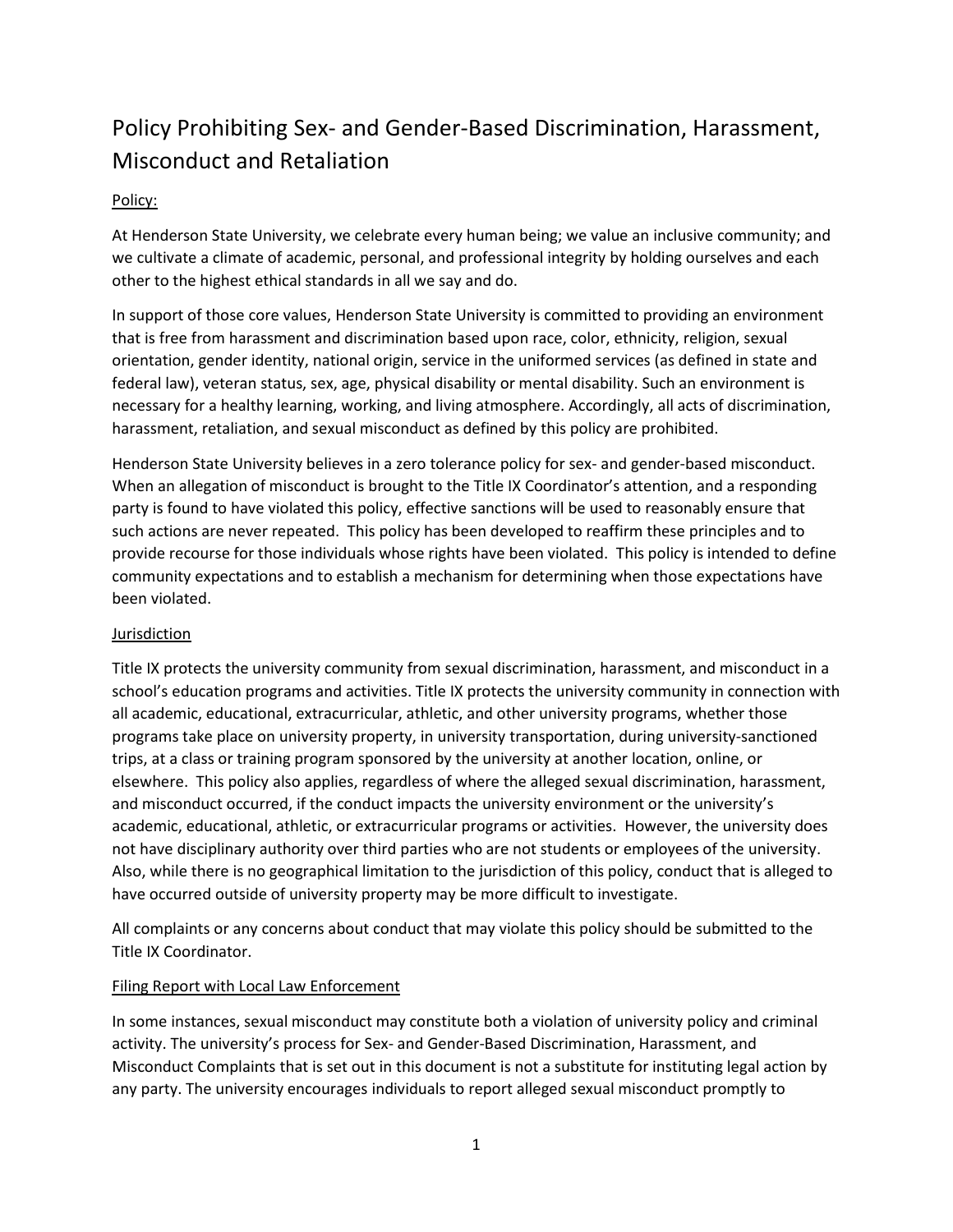university employees AND to law enforcement authorities, when appropriate. Individuals may file a report directly with local law enforcement agencies by dialing 911. Individuals may also contact any of the following for assistance in filing a report with local law enforcement.

Henderson State University Police Department Emergencies: 911 Office: 870-230-5098

Arkadelphia Police Department Emergencies: 911 Office: 870-246-4545

Clark County Sheriff's Office Emergencies: 911 Office: 870-246-2222

*The Simonson Biological Field Station is located in Hot Spring County.* 

Hot Spring County Sheriff's Office Emergencies: 911 Office: 501-332-3671

*The Hot Springs Center is located in Garland County.* 

Hot Springs Police Department Emergencies: 911 Office: 501-321-6789

Garland County Sheriff's Office Emergencies: 911 Office: 501-622-3660

### Preserving Evidence

It is important that evidence of sexual assault be preserved because it may be needed for prosecuting a criminal case. Complainants and others should not alter the scene of the attack. The complainant should not change clothes, bathe or shower, drink or eat anything, or brush his or her teeth before reporting the assault. Any items worn by the complainant during the assault, but are not currently being worn, and any materials encountered during the assault (i.e., bed sheets, blankets, etc.) should be placed in a plastic bag and brought along with the complainant to the local hospital emergency department that has kits to collect and preserve evidence of sexual assault.

### Student and Visitor Responsibility to Report

Students and visitors to the university are strongly encouraged to report allegations of discrimination, harassment, retaliation, and sexual misconduct to the Title IX Coordinator. A report should be made as soon as possible after the incident in order to facilitate an effective response. The longer a report is delayed, the more difficult it will be for the university to investigate. Reports may be made by the person experiencing the misconduct or by a third party, such as a witness or someone who is told of the misconduct.

#### Mandatory Employee Reporting

In order to enable the university to respond effectively and to proactively stop instances of discrimination, harassment, retaliation, and sexual misconduct at the university, all employees, including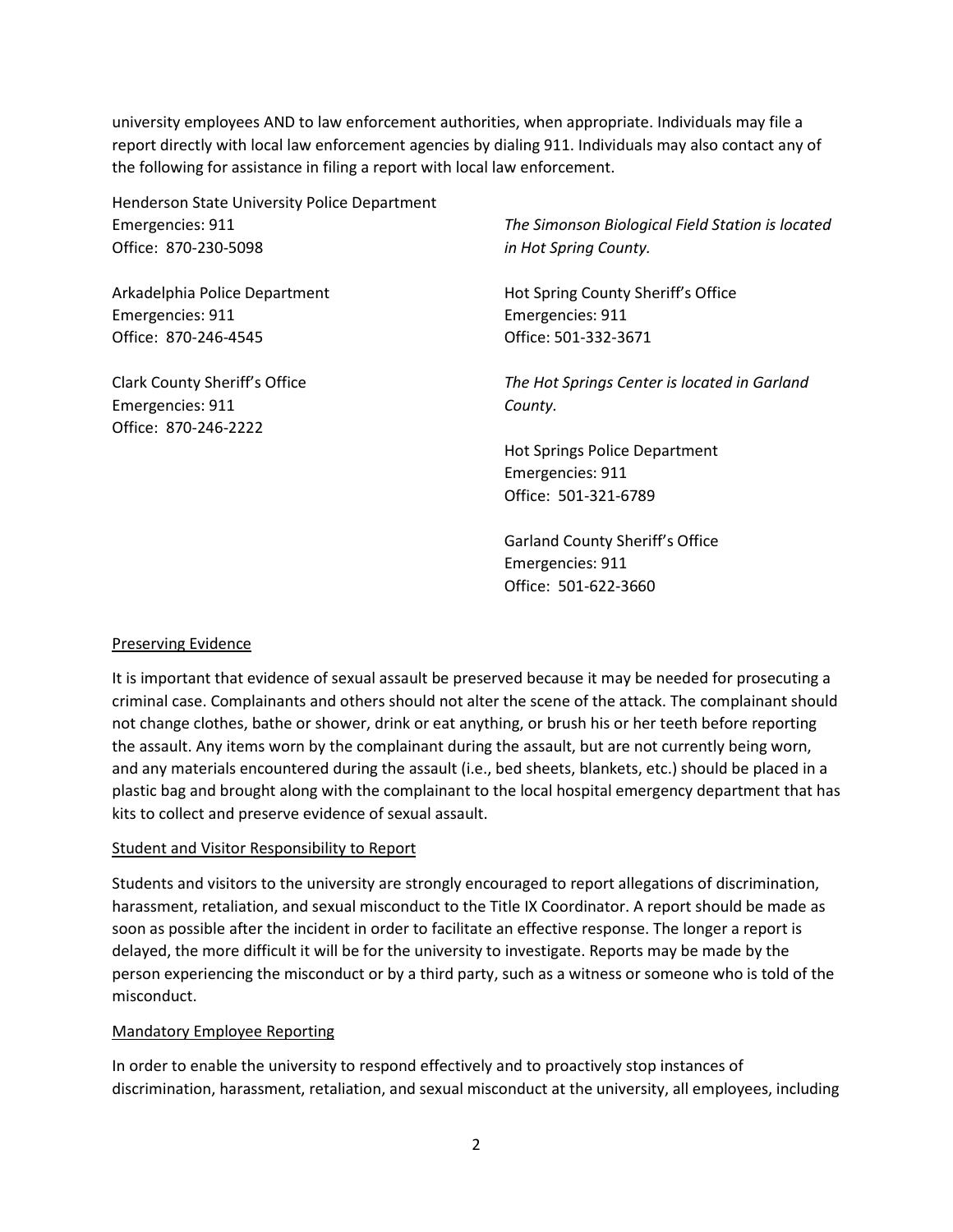student employees, must, within 24 hours of receiving information regarding a potential violation of this policy, report information to the Title IX Coordinator. Only employees who are statutorily prohibited from reporting such information (e.g., licensed health-care professionals) are exempt from these reporting requirements.

# Confidential Disclosure

The university encourages victims of sexual misconduct to talk to someone about what happened so that victims can get the support they need, even if they do not wish for the incident to be investigated. Different employees on campus have varying abilities to maintain a victim's confidentiality. A few employees are required to maintain near complete confidentiality; talking to them is sometimes called a "privileged communication." At Henderson State University, those employees are the nursing and counseling staff of the Student Health Center

[\(http://www.hsu.edu/CurrentStudents/StudentHealth/Health/index.html\)](http://www.hsu.edu/CurrentStudents/StudentHealth/Health/index.html) located in Mooney Hall:

| Renee Wall, Nurse                                      | 870-230-5102, Suite 101 |
|--------------------------------------------------------|-------------------------|
| Tami Arnold, Nurse                                     | 870-230-5102, Suite 101 |
| Michelle Champagne, Nurse                              | 870-230-5102, Suite 101 |
| Deborah Collins, Director                              | 870-230-5640, Suite 103 |
| Willica Morgan, Counselor                              | 870-230-5528, Suite 103 |
| Christopher Golston, Counselor 870-230-5639, Suite 103 |                         |

Disclosures made to the nursing and counseling staff at the Student Health Center will be held in strict confidence and will not serve as notice to the university to begin an investigation of the disclosed conduct. Please note that all other university employees, except for the nursing and counseling staff, serve as mandatory reporters who are required to share all reports of sexual misconduct that they receive with the Title IX Coordinator.

Also note that, if a nursing or counseling staff member determines that the alleged perpetrator(s) pose a serious and immediate threat to the university community, the Henderson State University Police Department may be called upon to issue a timely warning via the RAVE system. Any such warning will not include any information that identifies the victim.

# Off-Campus Conduct

Conduct that occurs off campus can be the subject of a complaint or report and will be evaluated to determine whether it violates this policy. Allegations of off-campus sexual misconduct are of particular concern and should be brought to the university's attention.

### **Confidentiality**

Subject to the other provisions of this policy and the requirements of law, every possible effort will be made to ensure that all information received as part of the university's complaint procedure is treated discreetly. All parties to the complaint are required to maintain the confidentiality of all information received during this process. However, it is not possible to guarantee that all complaints will remain confidential because of the university's obligation to investigate allegations of misconduct. All requests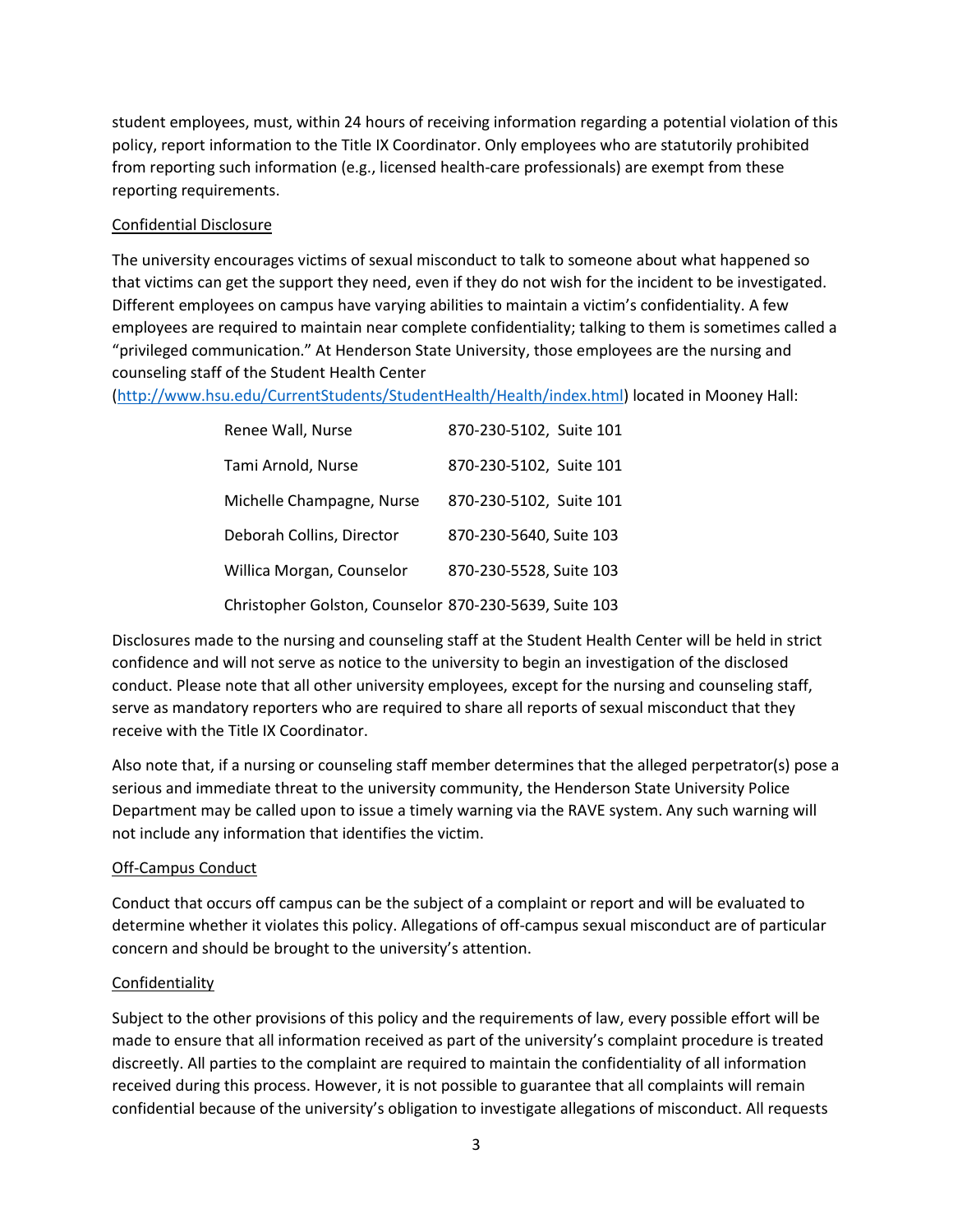to maintain confidentiality shall be directed to the Title IX Coordinator who has the authority to make such determinations.

Except as compelled by law or in the interest of fairness, just resolution, or health and safety considerations, disclosure of information contained in complaints, their substance, procedures, and the results of investigations will be limited to the immediate parties, witnesses, and other appropriate officials who are determined by the Title IX Coordinator to have a legitimate interest in the information. Limited disclosure may also be necessary to conduct a full and impartial investigation.

### Availability of Counseling and Advocacy

Counseling and other mental health services for victims of sexual assault are available on campus and in the community. Students may use the Student Counseling Center, Mooney Hall, Suite 103, 870-230- 5102. Students are not charged for accessing the services of the Student Counseling Center.

The National Sexual Assault Hotline can be reached at 1-800-656-4673 and online at [www.online.rainn.org.](http://www.online.rainn.org/)

The Arkansas Coalition Against Sexual Assault (ACASA) can be reached at 1-800-977-5776 and online at www.acasa.us. ACASA or other domestic violence and rape crisis programs may assist with making referrals for individual counseling and support groups and in identifying non-counseling campus and community resources that may be of additional help and serve as a complainant advocate upon request. The use of these or any other resources is at the discretion of the parties.

#### Education and Awareness Programs

The university's Title IX Coordinator, in conjunction with various departments and organizations at the university, is responsible for planning and coordinating campus education and awareness programs about all forms of sexual assault, including rape, acquaintance rape, domestic violence, dating violence, and other sex offenses. Programs are presented regularly throughout the academic year in residence halls, fraternities, sororities, and for other student organizations, academic classes, employee training and professional development, and in other settings that are likely to reach people throughout the campus community.

### Limited Immunity Regarding Other Misconduct

The university considers the timely reporting and investigation of sex-based and gender-based misconduct cases on campus to be of paramount importance. The university does not condone illegal drug use, underage drinking, or other violations of the Student Code of Conduct. However, the university may extend limited immunity from punitive sanctioning in the case of illegal alcohol or drug use to complainants, witnesses, and those reporting incidents and/or assisting the alleged victims of sexbased and gender-based misconduct, provided that they are acting in good faith in such capacity. Stated another way, the university wishes to encourage all persons to report incidents of sex-based and gender-based misconduct, and therefore reserves the right to waive disciplinary charges against victims, witnesses and those reporting incidents and/or assisting the alleged victims of sex-based and genderbased misconduct, for certain circumstances surrounding the incident. For example, an underage student who reports a violation of this policy while she was voluntarily drinking alcohol would not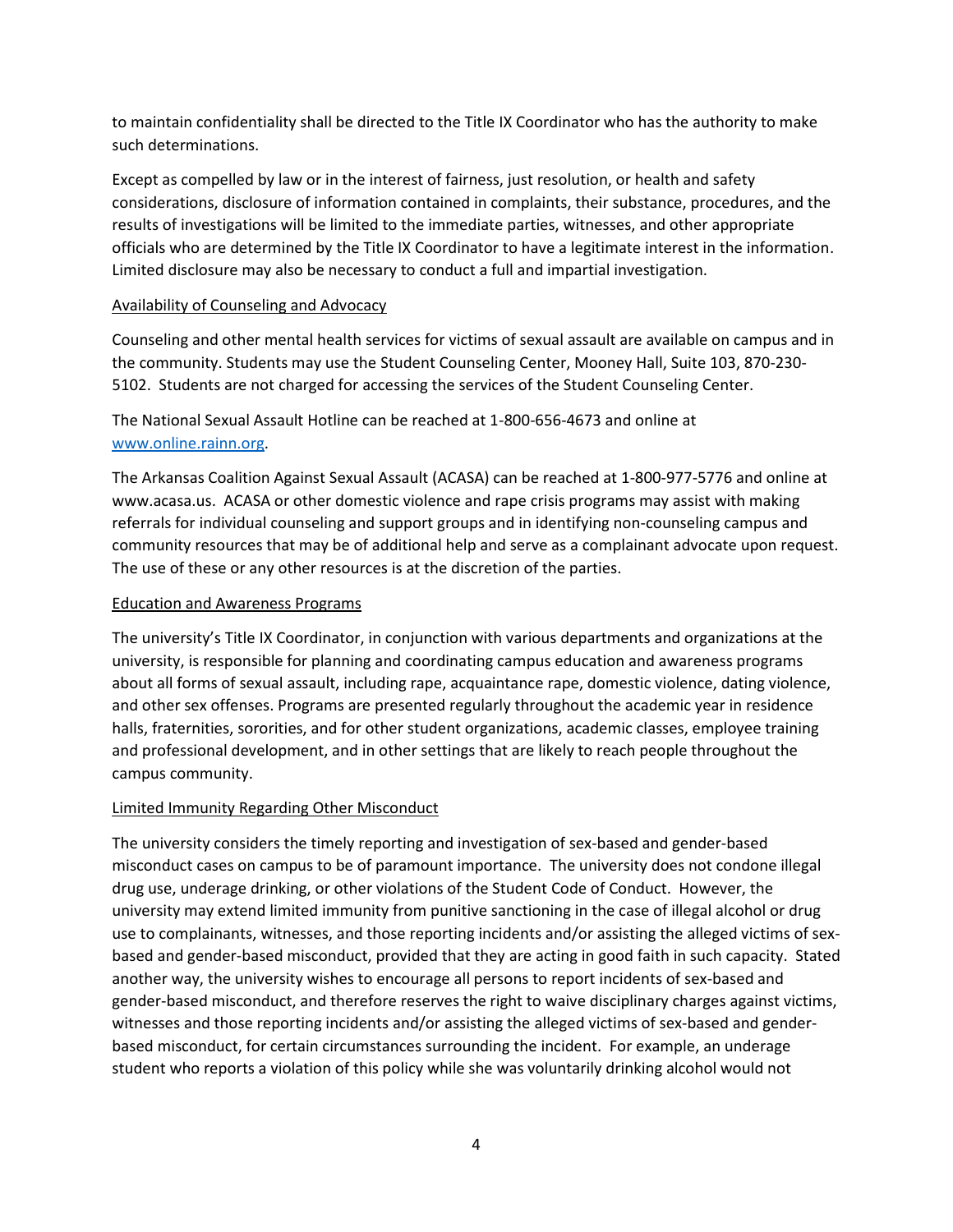typically face charges for violating alcohol policies in the Code of Student Rights, Responsibilities, and Conduct.

#### Policy Expectations with Respect to Consensual Relationships

There are inherent risks in any romantic or sexual relationship between individuals in unequal positions (such as teacher and student, or supervisor and employee). These relationships may be less consensual than perceived by the individual whose position confers power. The relationship also may be viewed in different ways by each of the parties, particularly in retrospect. Furthermore, circumstances may change, and conduct that was previously welcome may become unwelcome. Even when both parties have consented at the outset to a romantic or sexual involvement, this past consent may not remove grounds for a later charge of a violation of policy.

The university does not wish to interfere with private choices regarding personal relationships when those relationships do not interfere with the mission, core values and policies of the university. However, relationships in which power differentials are inherent (faculty-student, staff-student, administrator-student, or supervisor-employee) threaten to undermine the university's climate of academic, personal and professional integrity.

Due to the power differential between university employees and students and the potential these relationships pose for the disruption of the educational experience of our students, the university prohibits sexual or romantic relationships between a university employee and a student in which the employee is in a position of authority, real or perceived, over that student. In light of the inherent risks, employees are strongly discouraged from developing a sexual or romantic relationship with any student. In the event of a dispute as to whether or not a sexual or romantic relationship between an employee and a student was consensual, employees are advised that the university deems such relationships as inherently suspect. In the event a sexual or romantic relationship between and employee and a student develops or already exists, the employee must report the relationship to the Dean of their college (for faculty and staff in Academic Affairs), the Vice President of their area (for employees in Finance & Administration, Student Services & External Affairs, and University Advancement), the Athletic Director (for employees in Athletics) or the President (for employees who report directly to the President). This will likely result in the employee being relieved of teaching, supervisory or evaluative responsibilities in regard to the student with whom he or she has established a consensual relationship. The Dean of their college (for faculty and staff in Academic Affairs), the Vice President of their area (for employees in Finance & Administration, Student Services & External Affairs, and University Advancement), the Athletic Director (for employees in Athletics) or the President (for employees who report directly to the President) will determine the appropriate action in response. Failure of the employee to self-report such a relationship as required in this policy may result in disciplinary action for the employee, up to and including termination. Any concerns regarding the appropriateness of the response when a relationship is reported or the disciplinary action resulting from a failure to self-report may be addressed through existing processes set in the Faculty Handbook (for employees who are faculty) or Staff Handbook (for employees who are staff).Consensual romantic or sexual relationships between employees in which one party maintains a direct supervisory or evaluative role over the other party are unethical. Therefore, employees with direct supervisory or evaluative responsibilities who are involved in such relationships must bring those relationships to the attention of the Dean of their college (for faculty and staff in Academic Affairs), the Vice President of their area (for employees in Finance & Administration, Student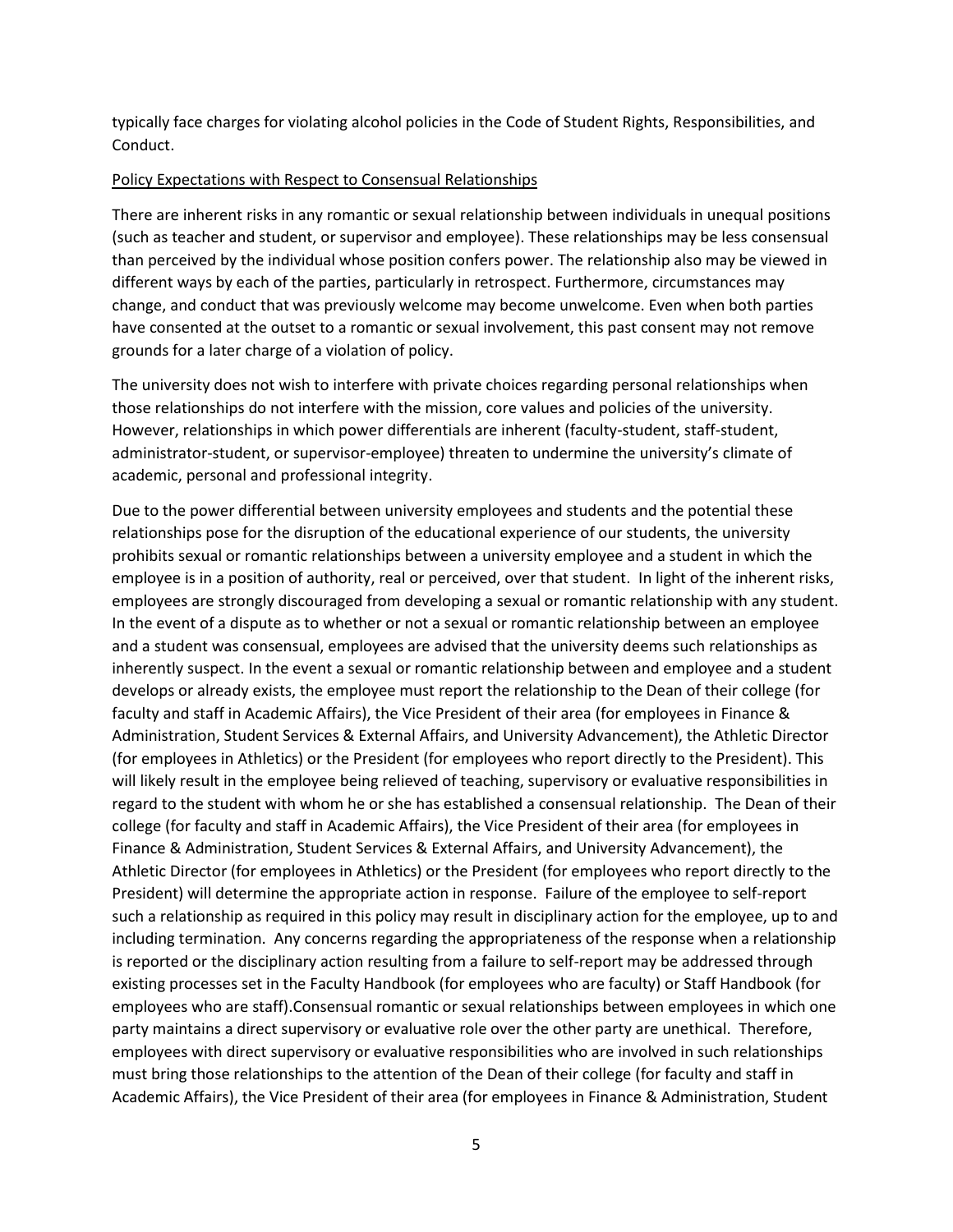Services & External Affairs, and University Advancement), the Athletic Director (for employees in Athletics) or the President (for employees who report directly to the President). This will likely result in the supervising employee being relieved of supervisory or evaluative responsibilities in regard to the subordinate employee, or will require shifting the subordinate employee out of being supervised or evaluated by the person with whom he or she has established a consensual relationship. The Dean of their college (for faculty and staff in Academic Affairs), the Vice President of their area (for employees in Finance & Administration, Student Services & External Affairs, and University Advancement), the Athletic Director (for employees in Athletics) or the President (for employees who report directly to the President) will determine the appropriate action in response. Failure of the supervising or evaluating employee to self-report such relationship as required in this policy may result in disciplinary action for the employee, up to and including termination. Any concerns regarding the appropriateness of the response when a relationship is reported or the disciplinary action resulting from a failure to self-report may be addressed through existing processes set in the Faculty Handbook (for employees who are faculty) or Staff Handbook (for employees who are staff). Policy Expectations with Respect to Physical Sexual Conduct

In order for individuals to engage in sexual activity of any type with each other, there must be clear, knowing and voluntary consent prior to and during sexual activity. Consent is sexual permission. Consent can be given by word or action, but non-verbal consent is not as clear as talking about what you want sexually and what you do not. Consent to some form of sexual activity cannot be automatically taken as consent to any other form of sexual activity. Silence without actions demonstrating permission cannot be assumed to show consent.

Additionally, there is a difference between seduction and coercion. Coercing someone into sexual activity violates this policy in the same way as physically forcing someone into sex activity. Coercion happens when someone is pressured unreasonably for sex activity.

Because alcohol or other drug use can place the capacity to consent in question, sober sex is less likely to raise such questions. When alcohol or other drugs are being used, a person will be considered unable to give valid consent if they are mentally or physically impaired (physical manifestations of impairment include but are not limited to slurred speech, "blacking out", stumbling, inability to stand or walk independently, vomiting, seeing their surroundings "spin" or otherwise experiencing impaired vision) and/or they cannot fully understand the details of a sexual interaction (who, what, when, where, why, or how) because they lack the capacity to reasonably understand the situation. Individuals who consent to sex must be able to understand what they are doing. Under this policy, "No" always means "No," and "Yes" may not always mean "Yes." Anything but a clear, knowing and voluntary consent to any sexual activity is equivalent to a "No."

### Complaint Procedure

These procedures are intended to apply to all sex-based and gender-based complaints involving discrimination, harassment, retaliation, and sexual misconduct as described in this policy, including but not limited to those brought by a student against an employee and/or fellow student, employee against fellow employee and/or student, and third party against employee and/or student. All other complaints by students, employees, or third parties shall be addressed through other conduct or grievance procedures. The university benefits from formal and informal procedures that encourage prompt resolution of complaints and concerns raised by members of the university community.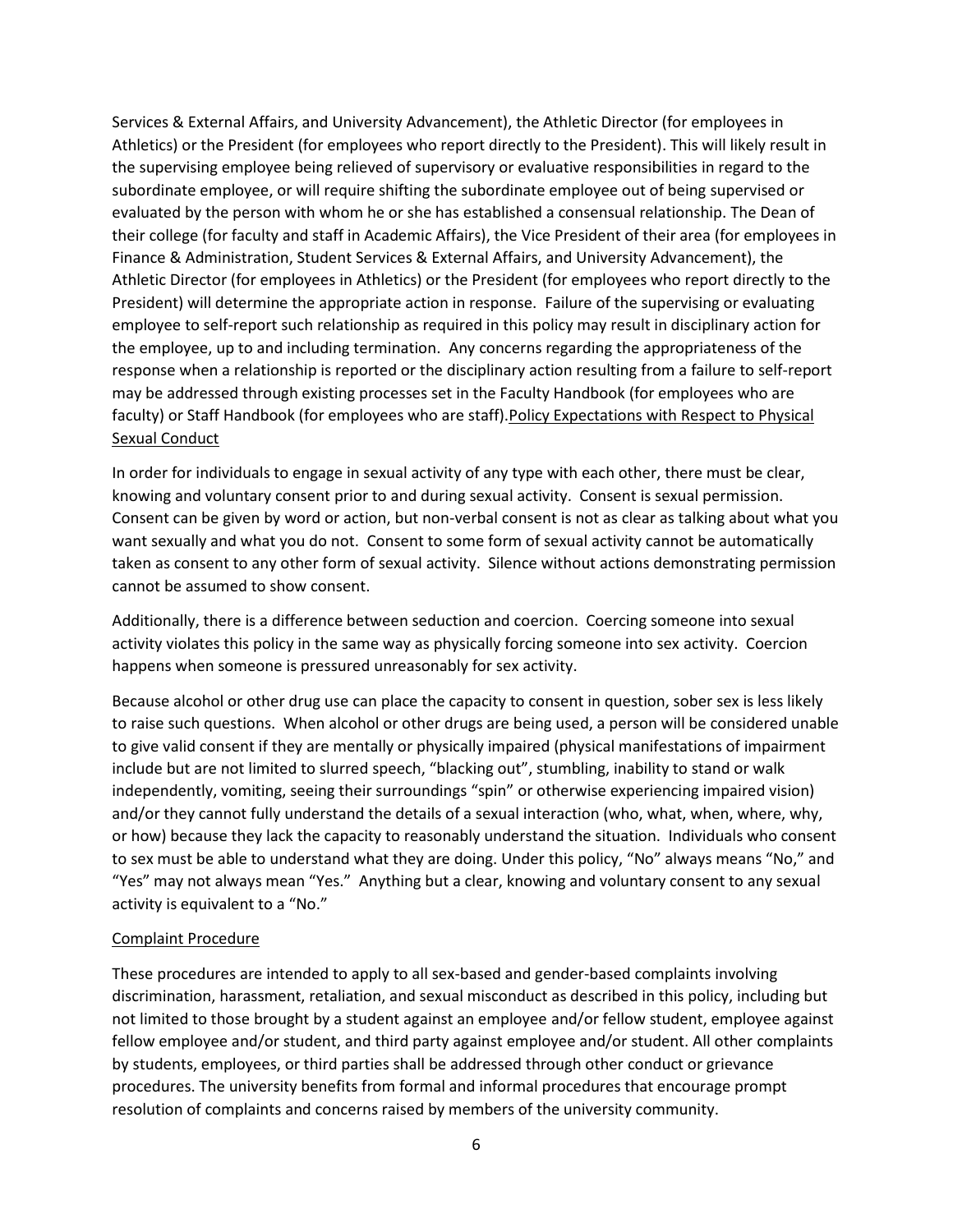### Informal Complaint Process

The university does not require a complainant to utilize the informal complaint process if doing so is impracticable or unsafe, or if the complainant believes that the conduct cannot be effectively addressed through informal means. For example, the informal complaint process should not be used to address allegations of sexual assault. However, in other circumstances where it is practical and safe to do so, every reasonable effort should be made to constructively resolve issues with students, faculty, staff, and administrators before pursuing the formal complaint process. Under the informal complaint process, a complainant may elect to resolve his or her complaint by discussing it with the offending party. If the offending party is an employee and satisfactory resolution cannot be reached after discussion, the complainant may also contact the individual's immediate supervisor to resolve the complaint. If these efforts are unsuccessful, the formal complaint process may be initiated.

### Formal Complaint Process

Upon receiving a report of alleged or possible violation of this policy, the Title IX Coordinator will evaluate the information received and determine what further actions should be taken. The Title IX Coordinator will follow the procedures described in this policy. The Title IX Coordinator will take steps, either directly with the complainant or through a reporting employee, to provide information about the university's complaint procedure, as well as available health and advocacy resources and options for criminal reporting.

### Investigation

The Title IX Coordinator will be responsible for overseeing the prompt, fair, and impartial investigation and resolution of complaints filed with the university. The Title IX Coordinator or his or her designee will investigate all complaints of discrimination, harassment, retaliation, and sexual misconduct and determine any accommodations or other remedial short-term actions necessary in light of the individual circumstances presented.

The Title IX Coordinator or his or her designee will apprise the Vice President of the area in which the employees works, or, if the complaint is against a student, the Provost and Dean of Students.

The Title IX Coordinator or his or her designee, who will have been properly trained, will:

- Identify the correct policies allegedly violated.
- Conduct an immediate initial investigation to determine if there is reasonable cause to charge the respondent(s).
- Meet with the complainant to finalize the complaint.
- Prepare the notice of charges on the basis of initial investigation.
- Develop a strategic investigation plan which may include a witness list, an evidence list, an intended timeframe, and an order of interviews for all witnesses, including the respondent.
- Conduct a thorough, reliable, and impartial investigation during which witnesses may or may not be given notice prior to the interview.
- Complete the investigation promptly, and without unreasonable deviation from the intended timeline.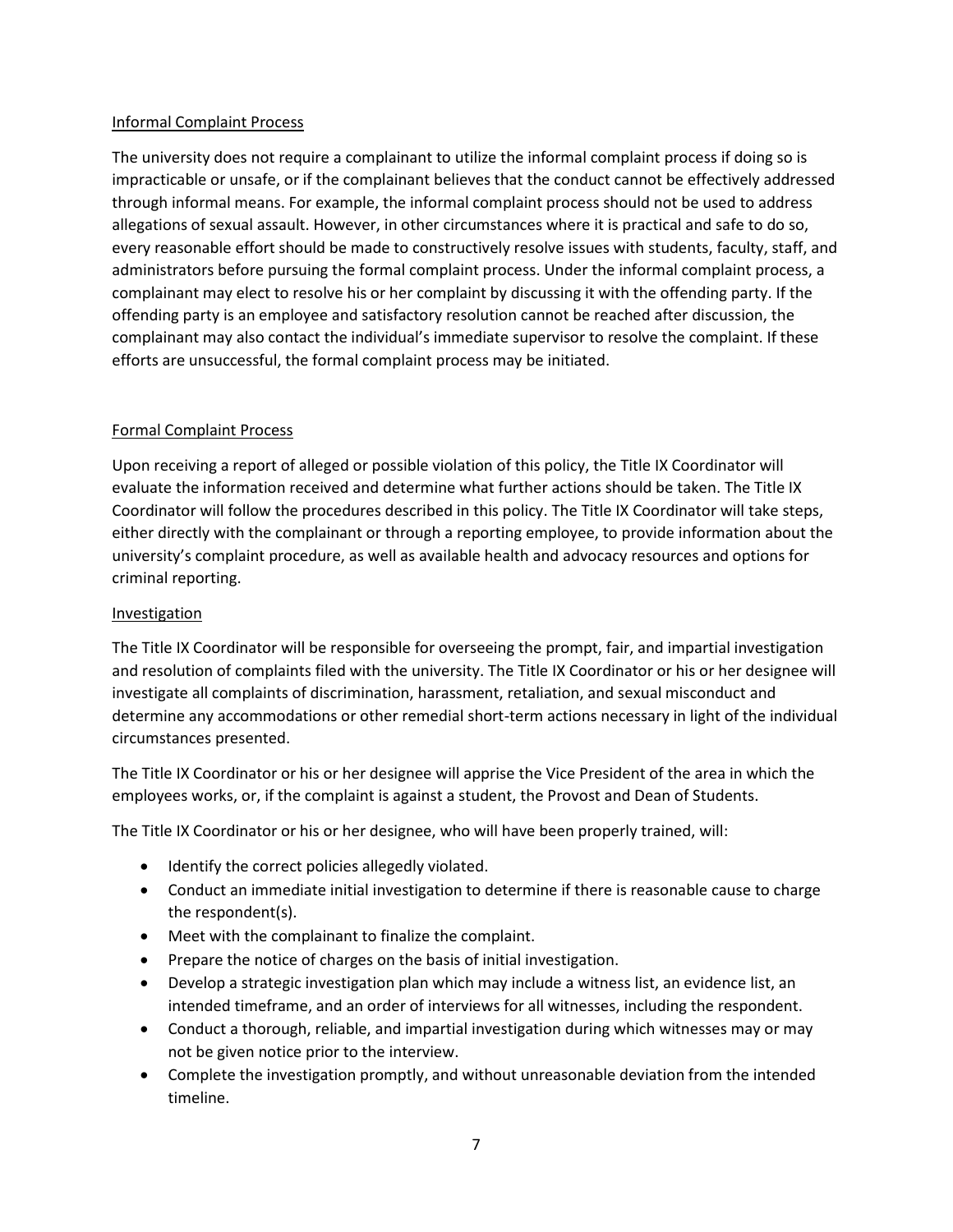- Make a written finding on the case, based on a preponderance of the evidence, which indicates that it is more likely than not that a policy violation has or has not occurred, and identifies appropriate remedies and/or sanctions, if any.
- Prepare a complete report on the investigation and findings.

As noted above, an investigation of the complaint will be conducted by the Title IX Coordinator or his or her designee unless it is clear from the face of the complaint or the Title IX Coordinator's initial meetings with the parties that no reasonable grounds exist for believing that the conduct at issue violates this policy.

In the event that the complaint was made by someone other than the complainant, the Title IX Coordinator will consider the following factors in determining whether it is reasonable to investigate the complaint:

- The source and nature of the information.
- The seriousness of the alleged incident.
- The specificity of the information.
- The objectivity and credibility of the source of the information.
- Whether the complainants can be identified.
- Whether those individuals wish to pursue the matter.

In the event that the Title IX Coordinator determines that an investigation of the complaint should not be conducted, he or she will determine and document (in consultation, as necessary, with the complainant, the respondent, and any other university administrators) the appropriate resolution of the complaint and inform the parties of the same.

With all complaints, if the Title IX Coordinator determines that an investigation should be conducted, the Title IX Coordinator or his or her designee will promptly investigate the matter. The existence of concurrent criminal investigations or proceedings shall not delay the investigation of any complaint filed under this policy.

If another individual is designated to investigate the matter, the Title IX Coordinator will share the investigator's name and contact information with the complainant and the respondent and will forward the complaint to the investigator. Within three (3) days of such appointment, the investigator, the complainant, or the respondent may identify to the Title IX Coordinator in writing any real or perceived conflicts of interest posed by assigning such investigator to the matter. The Title IX Coordinator will carefully consider such statements and will assign a different individual as investigator if it is determined that a material conflict of interest exists. Upon receipt of the complaint, the Title IX Coordinator will promptly begin the investigation, which shall include but is not limited to the following:

- Conducting interviews with the complainant, the reporting party (if not the complainant), the respondent, and third-party witnesses (including expert witnesses, where applicable), and summarizing such interviews in written form.
- Visiting, inspecting, and taking photographs at relevant sites.
- Where applicable, collecting and preserving relevant evidence (in cases of corresponding criminal reports, this step may be coordinated with law enforcement agencies).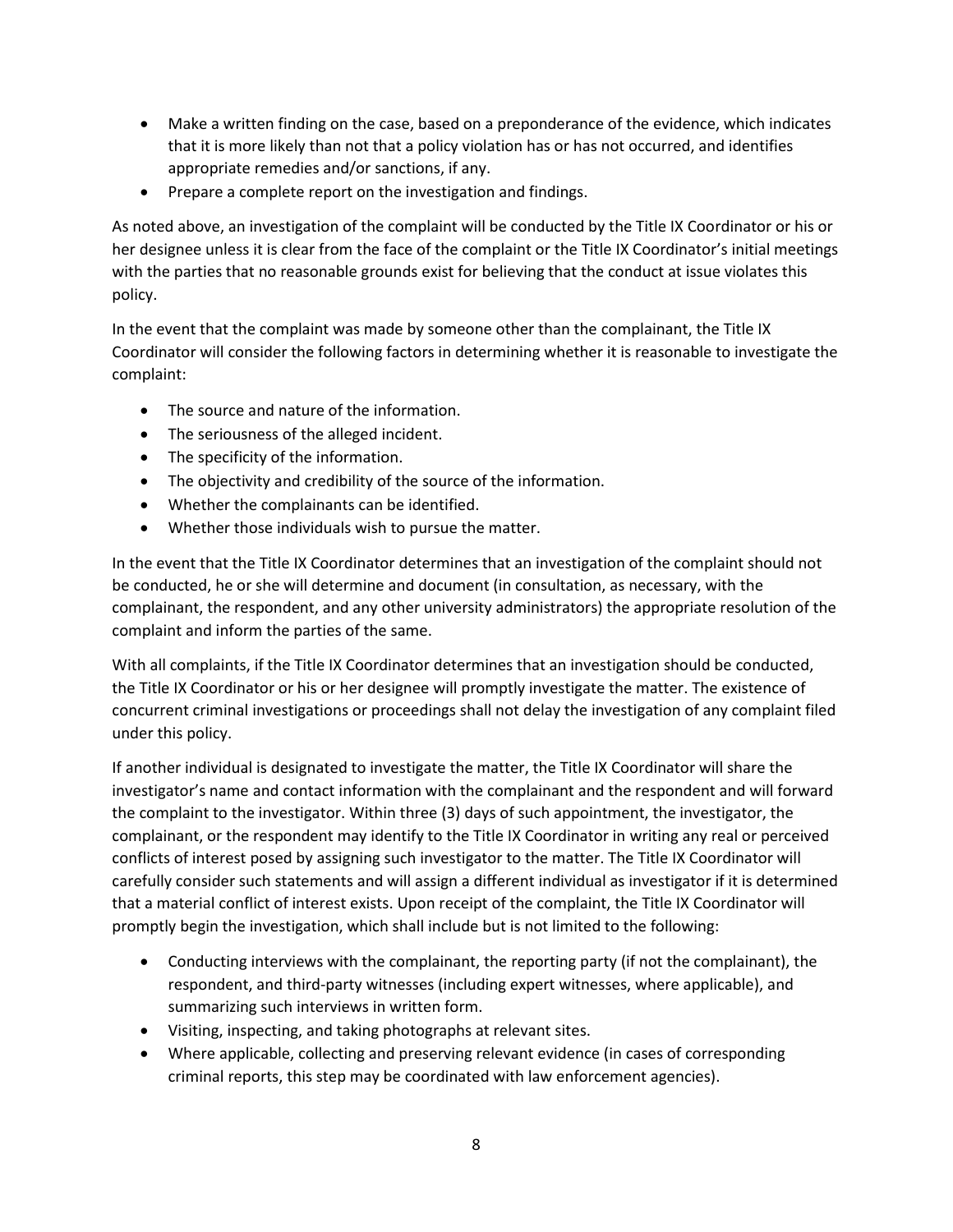Throughout the investigation, the Title IX Coordinator will remain neutral. The Title IX Coordinator should obtain, where applicable and where possible, the written consent of any third-party witnesses to the disclosure, as contemplated by this policy, of any information that is personally identifiable to the third-party contained in the complaint, the investigative report, and for any other documents the disclosure of which is contemplated by this policy in order to further the resolution of the complaints.

### Initial Meeting with Complainant and/or Reporting Party

As soon as is practicable, the Title IX Coordinator will contact the complainant and the individual reporting party (if not the complainant) to schedule an initial meeting to, as applicable:

- Provide a copy of this policy.
- Provide instructions on how to file a complaint, if he or she agrees to disclose the information. Complaints should provide details regarding the allegation, including the name of the respondent and the date, location, and general nature of the alleged violation of policy. If the complaint is dictated to the Title IX Coordinator, the Title IX Coordinator will confirm the accuracy of his or her documentation with the complainant.
- Explain avenues for resolution.
- Explain the steps involved in an investigation under this policy.
- Discuss confidentiality standards and concerns.
- Determine whether the complainant wishes to pursue a resolution through the university or no resolution of any kind.
- Refer to law enforcement, counseling, medical, academic, or other resources, as appropriate.
- Discuss, as appropriate, possible interim measures that can be provided during the pendency of the investigative and resolution processes.

### Interim Measures

Unless circumstances dictate otherwise, the Title IX Coordinator will promptly issue a "no contact" order to all parties upon notice of any sexual assault complaint. In all cases, the university may implement any necessary interim measures, deemed appropriate and reasonably available, regardless of whether a complaint has been filed (with either campus administrators or law enforcement agencies) or whether an investigation has commenced (by either campus administrators or law enforcement agencies). Interim measures may include but are not limited to:

- Issuing no contact orders.
- Providing an escort to ensure that an individual can move safely between classes, work, and/or activities.
- Reassigning on-campus housing.
- Dissolving a campus housing contract and offering a prorated refund.
- Changing work arrangements or location.
- Rescheduling class work, assignments, and examinations.
- Arranging for the complainant to take an incomplete in a class.
- Reassigning class section.
- Permitting a temporary withdrawal from the university.
- Providing alternative course completion options.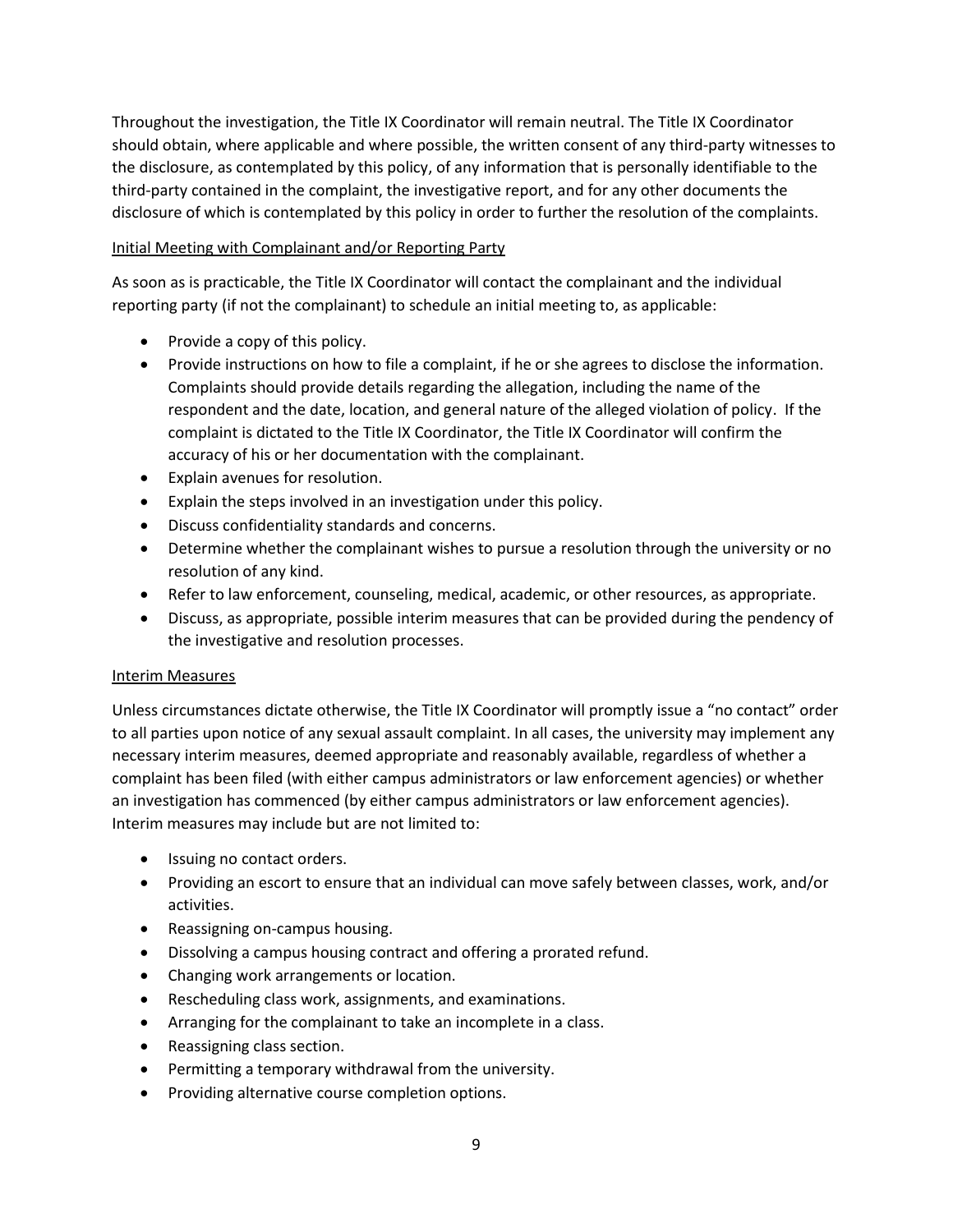- Providing counseling services.
- Providing academic support services.

Following the initial meeting with the complainant and the individual reporting the conduct (if not the complainant), the Title IX Coordinator will, if applicable, promptly determine the interim measures to be provided to the complainant. Such determination will be promptly communicated to the complainant, and no later than the point at which it is communicated to the respondent.

# Initial Meeting with Respondent

If the complainant or individual reporting the conduct (if not the complainant) wishes to pursue resolution through the university, or if the university otherwise deems that a further investigation is warranted, as soon as is reasonably practicable after the Title IX Coordinator's initial meeting with the individual reporting the conduct (and, if applicable, the complainant), the Title IX Coordinator will schedule an initial meeting with the respondent. During the initial meeting with the respondent, the investigator will, as applicable:

- Provide sufficient written information, consistent with privacy laws and any request for confidentiality, to allow respondent to address the allegation (e.g., the name of the complainant/complainant, the date, location, nature of the alleged violation of policy, etc.).
- $\bullet$  Provide a copy of this policy.
- Explain the university's procedures for resolution of the complaint.
- Explain the steps involved in an investigation under this policy.
- Discuss confidentiality standards and concerns.
- Discuss non-retaliation requirements.
- Inform of any interim measures already determined and being provided to the complainant and/or the complainant that would directly affect the respondent (e.g., changing class schedule, moving to an alternate residence hall, etc.).
- Refer to law enforcement, counseling, medical, academic, or other resources, as appropriate.
- Discuss, as appropriate, possible interim measures that can be provided to the respondent during the pendency of the investigative and resolution processes.

# Failure to Respond

If any party was provided proper notice of the proceedings but fails to respond to requests to meet with the Title IX Coordinator or his or her designee, fails to provide requested information to the university or fails to otherwise cooperate with the investigation, absent extenuating circumstances, that party will be deemed to have waived his or her opportunity to participate in the investigation.

Any party may choose not to participate in the investigation or any appeal; however, his or her exercise of that option will not preclude the Title IX Coordinator, the Title IX Coordinator's designee or the administrator designated to consider the appeal from making a determination regarding the complaint filed against the respondent.

### Support Persons

Both the complainant and the respondent may be accompanied by one support person to assist them during the investigation and the appeals process. This support person can be anyone, including an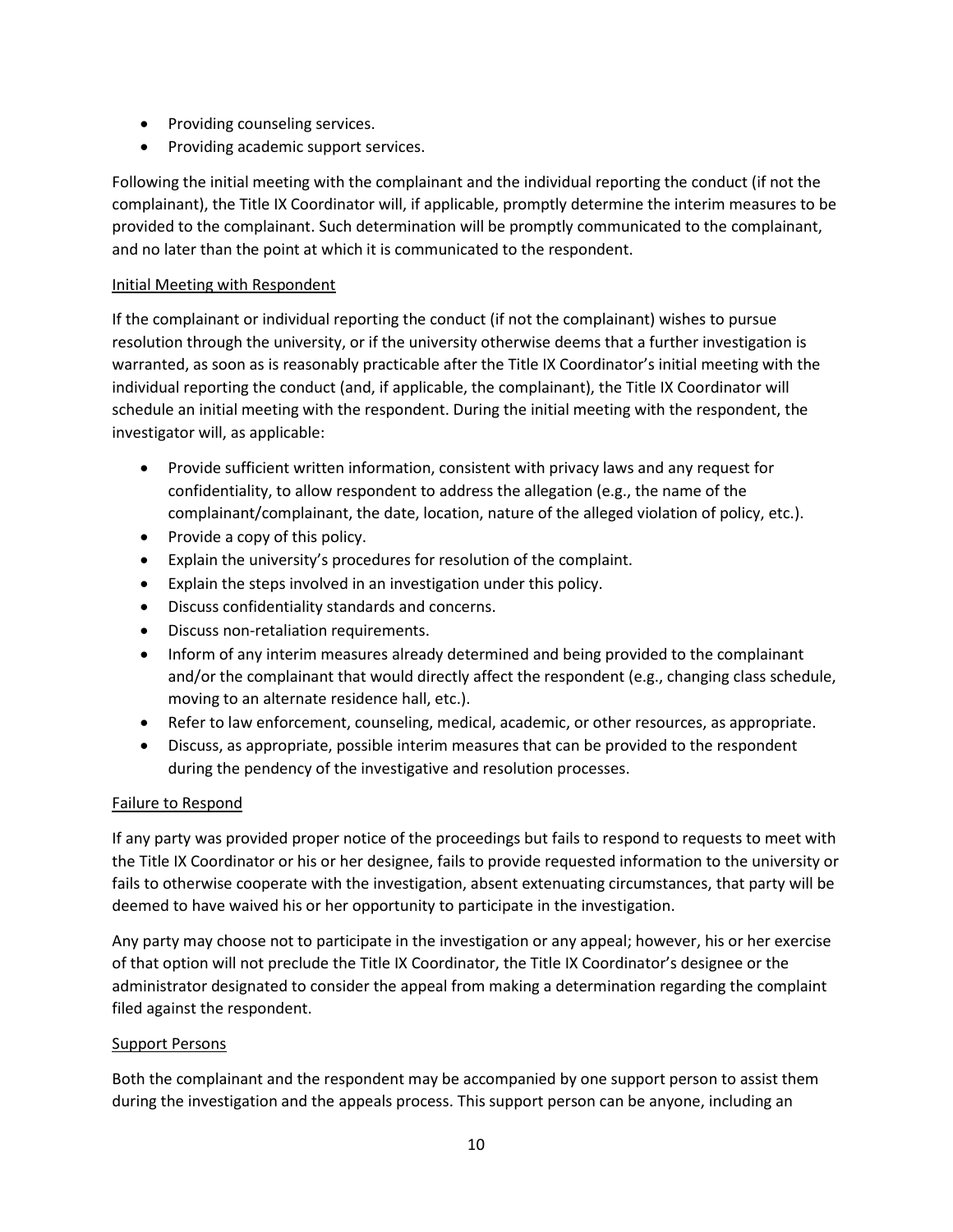attorney, but the support person may not take an active part in any interview. The support person may not speak on behalf of the party, present evidence, make objections or statements, ask questions or otherwise participate in any interview, beyond privately communicating with the party that he or she is supporting. The Title IX Coordinator may disallow the attendance of any support person if he or she is also a witness or if, in the discretion of the chair, such person's presence would be disruptive or obstructive to the interview, the investigative process or otherwise warrant removal. All support persons must agree to keep any and all information presented in the interview confidential in order to attend. Absent accommodation for disability, the parties may not be accompanied by any other individual during the investigative process except as set forth in this policy. University officials may seek advice from the university's Office of General Counsel on questions of law and procedure at any time during the process.

# Prior Sexual Conduct

Evidence of the prior sexual conduct of the complainant and the respondent with others will not be considered during the investigation or appeal, with the following exceptions:

- Evidence is permitted to show that the complainant has in the past been formally disciplined by the university for falsely filing complaints alleging a violation of this policy.
- Evidence is permitted to show that the respondent has in the past been either convicted in a criminal proceeding or formally disciplined by the university for conduct which would violate this policy, if deemed relevant by the Title IX Coordinator (or the designated administrator, in the event of an appeal).
- Evidence regarding the past sexual activity of the respondent (regardless of whether the respondent was formally charged with a violation of the policy with respect to such conduct) may be permitted to show that the respondent has engaged in a pattern of behavior similar to the alleged violations of policy currently being investigated, provided that (1) the respondent has not been found "not responsible" by the university in a proceeding related to such conduct and (2) the Title IX Coordinator (or the designated administrator, in the event of an appeal) has made written findings both that the evidence is reliable and trustworthy and that the conduct is sufficiently and substantially similar to the conduct at issue in this investigation to suggest a pattern of behavior.

### Investigative Report

The Title IX Coordinator shall complete a written investigative report ("investigative report") that shall include the following items:

- The name and sex of the complainant and, if different, the name and sex of the person reporting the allegation. (It should also include any other relevant protected class characteristics if the complaint involves a violation of this policy based on a protected status other than gender.)
- A statement of the allegation, a description of the incident(s), and the date(s) and time(s) (if known) of the alleged incident(s).
- The date that the complaint or other report was made.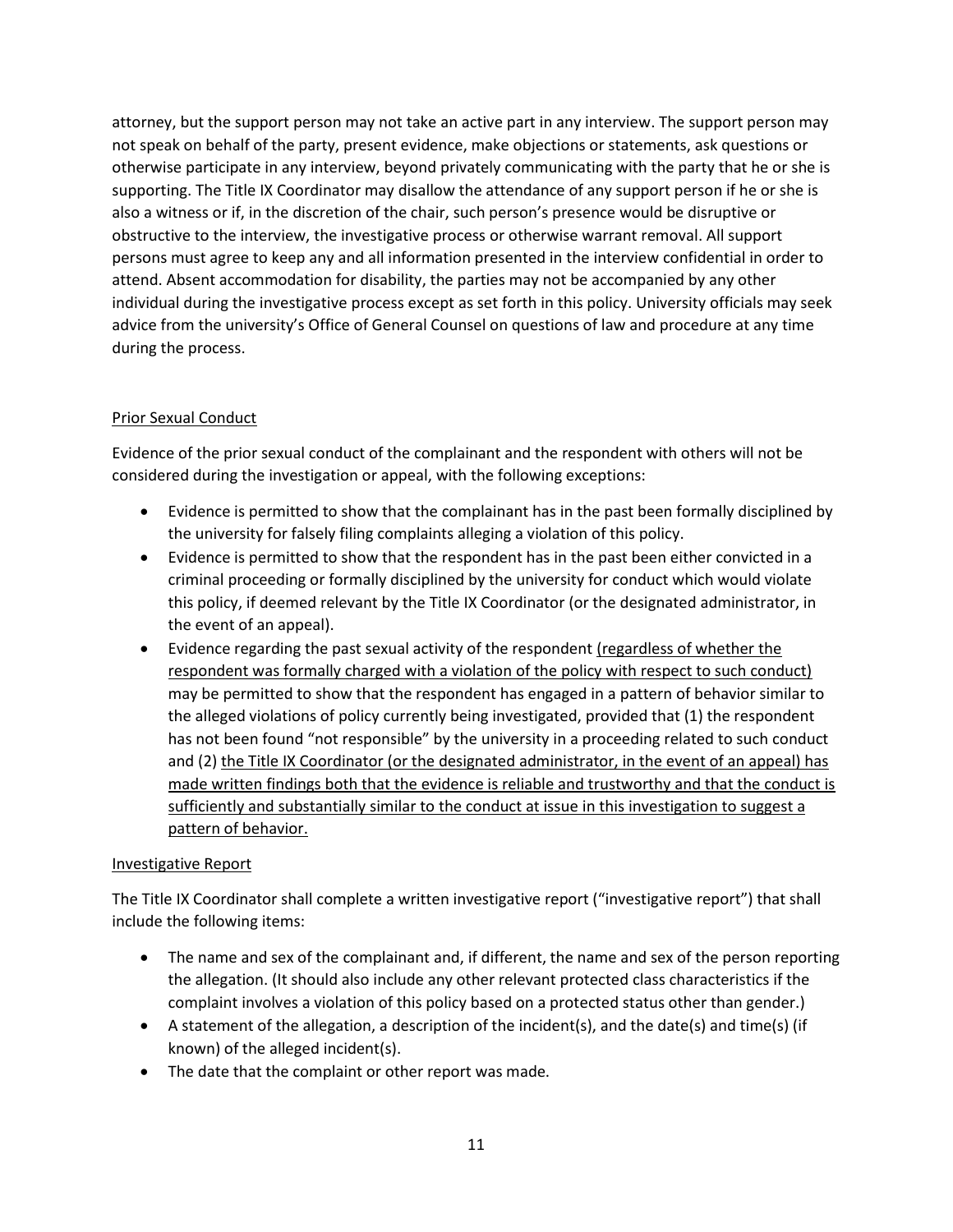- The date the complainant and the individual reporting the conduct (if not the complainant) were interviewed.
- The date the respondent was interviewed.
- The name and sex of all persons alleged to have committed the alleged violation of this policy. (It should also include any other relevant protected status characteristics if the complaint involves a violation of this policy based on a protected status other than gender.)
- The name and sex of all known witnesses to the alleged incident(s).
- The dates that any relevant documentary evidence (including cell phone and other records as appropriate) was obtained.
- Any written statements of the complainant (or the person reporting the conduct, if different from the complainant), the respondent and any witnesses.
- Summaries of all interviews conducted, photographs, and descriptions of relevant evidence, summaries of relevant electronic records, and a detailed report of the events in question.
- A written finding on the case, based on a preponderance of the evidence which indicates whether or not it is more likely than not that a policy violation has occurred.
- The policy or policies violated and, in consultation, as necessary, with the complainant, the person reporting the conduct (if different than the complainant), respondent, and other university officials, any remedial and/or disciplinary action deemed appropriate under the circumstances.
- The response of university personnel and, if applicable, university-level officials, including any interim measures and permanent steps taken with respect to the complainant, the person reporting the conduct (if different than the complainant) and the respondent.
- A narrative of all action taken to prevent recurrence of any harassing incident(s), including any written documentation.

If the Title IX Coordinator is unable to obtain the consent of third-party witnesses, he or she will redact the investigative report to the extent necessary to avoid inappropriate disclosure of such witness's personally identifiable information to the extent that such redaction does not prevent resolution of the complaint.

If the Title IX Coordinator determines and documents, based on the investigation, that reasonable grounds exist to believe that the conduct at issue constitutes a violation of this policy, the Title IX Coordinator will convene a Sanctions Panel of three Title IX Committee members who did not participate in the investigation and who do not have a material conflict of interest. The Sanctions Panel will determine the appropriate remedy and/or sanction to be imposed within three (3) working days. The Title IX Coordinator will include the appropriate remedy and/or sanction in the investigative report. Imposition of the appropriate remedy and/or sanction will be imposed only after all appeals have been exhausted.

In determining the appropriate remedy and/or sanction, the university will act to end the discrimination, harassment, retaliation or sexual misconduct, prevent its recurrence and remedy its effects on the complainant and/or university community. Sanctions will depend upon the nature and gravity of the misconduct, any record of prior discipline for a violation of this policy, or both. Sanctions may include, without limitation, withholding a promotion or pay increase, reassigning employment, terminating employment, temporary suspension without pay, compensation adjustments, expulsion or suspension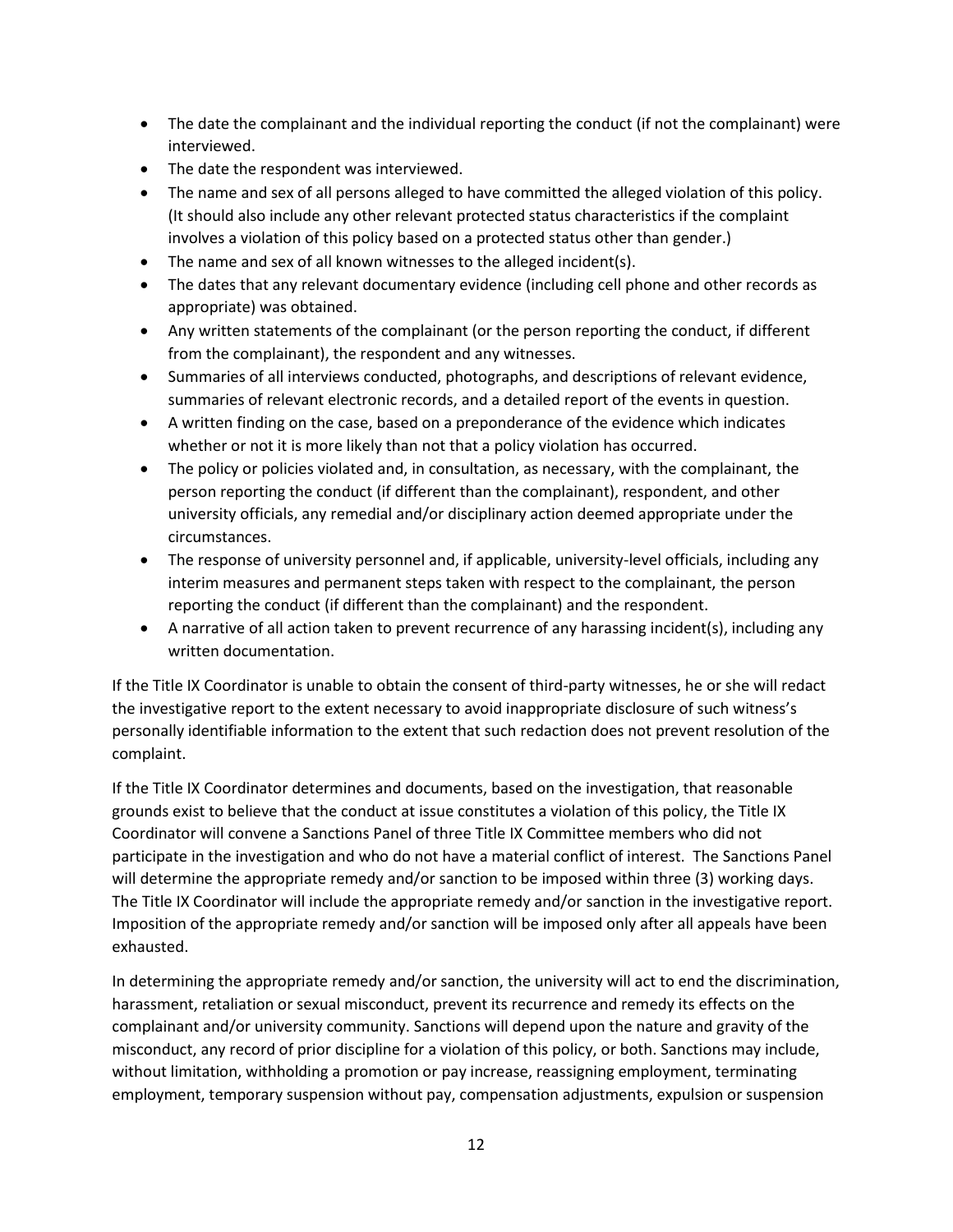from the university, disciplinary probation, expulsion from campus housing, mandated counseling, and/or educational sanctions as deemed appropriate.

The Title IX Coordinator shall complete and distribute the investigative report, concurrently, to the complainant and respondent within forty-five (45) calendar days following receipt of a complaint. All parties to whom the investigative report is distributed pursuant to this policy should maintain it in confidence. The investigative report may only be disclosed as contemplated by this policy.

If the Title IX Coordinator finds no reasonable grounds to believe that the conduct at issue constitutes a violation of this policy, then the Title IX Coordinator will determine and document the appropriate resolution of the complaint in the investigative report and will promptly notify the parties of that determination.

# Appeal

The Complainant or the Respondent may appeal, in writing, the decision of the Title IX Coordinator as to the findings, appropriate remedy and/or sanctions within 7 calendar days from the date of the receipt of the investigative report. The decision of the Title IX Coordinator and the sanctions imposed on the Respondent may, if desired, be appealed simultaneously. The only basis for appeal shall be:

 1) Alleged failure of the Title IX Coordinator or his or her designee to follow the procedures set forth in the Policy Prohibiting Sex- and Gender-Based Discrimination, Harassment, and Misconduct Complaints, and Complaint Retaliation; or

 2) Consideration of new evidence that was not reasonably available at the time the Title IX Coordinator or his or her designee was undertaking the investigation.

All appeals in which the respondent is a student shall be made to the Vice President for Student and External Affairs.

All appeals in which the respondent is a university faculty member who is not tenured shall be made to the Provost. All appeals in which the respondent is a tenured faculty member and the sanction imposed is termination of the respondent's employment, the matter shall proceed pursuant to the Faculty Handbook (III.Q.2. Termination of Employment of Tenured Faculty for Cause). All appeals in which the respondent is a tenured faculty member and the sanction imposed is anything other than termination shall be made to the Provost.

All appeals in which the respondent is a university staff member, other than employees in the Department of Athletics and employees who report directly to the President, shall be made to the Vice President of the area in which the employee works. All appeals in which the respondent is an employee in the Department of Athletics or an employee who reports directly to the President shall be made to the President.

The appeal should include a brief statement describing what is being appealed (the findings set out in the investigative report, remedy and/or sanctions imposed) and the basis for appeal. The appealing party must also provide a copy of the appeal to the Title IX Coordinator within the same time period.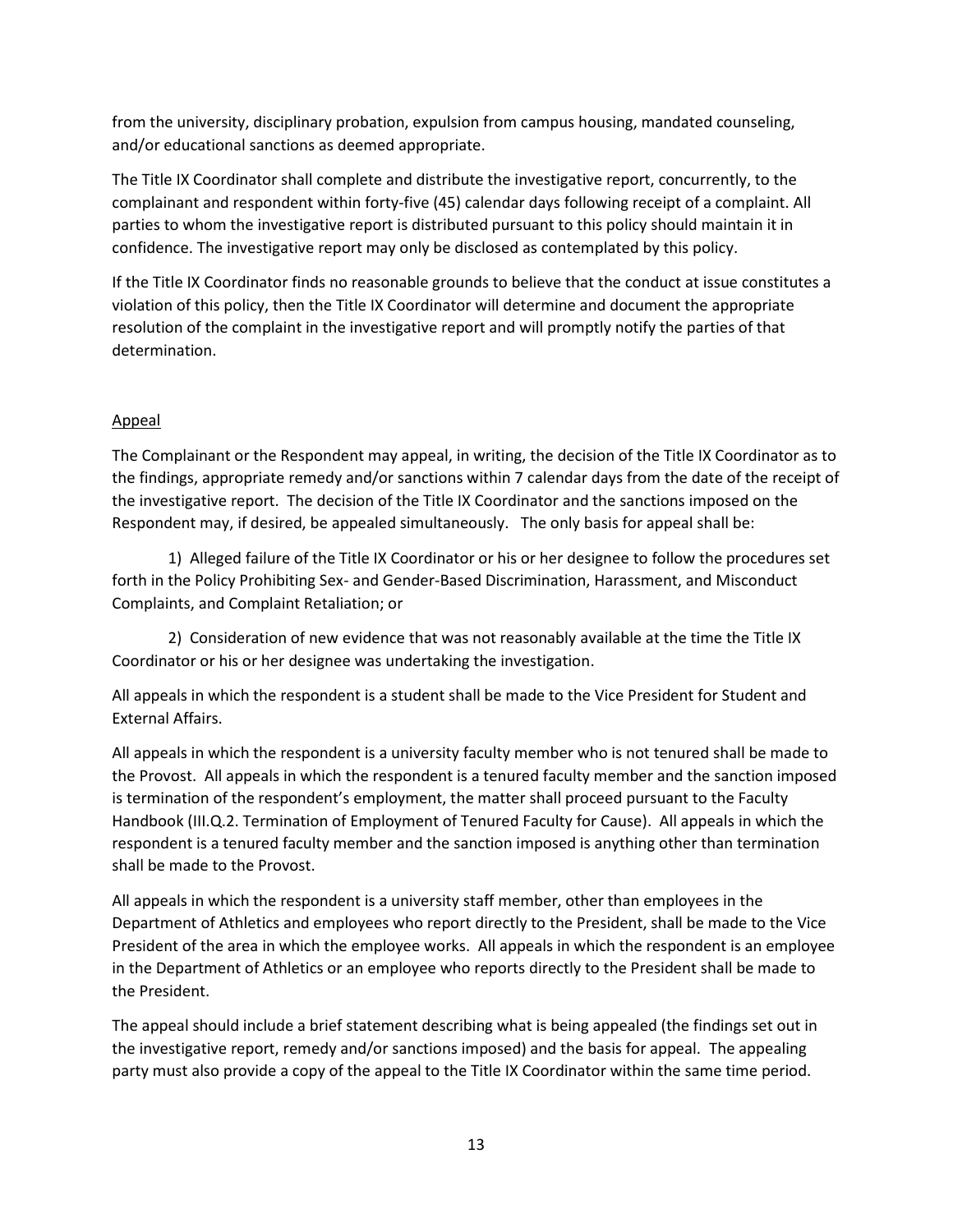Acceptable means of notification include email, facsimile, hand-delivery, or postal delivery to the specified individual. The Title IX Coordinator will promptly inform the other party of the appeal.

Within fifteen (15) calendar days of receipt of the appeal, the administrator who is designated to consider the appeal will make a final determination as to whether the complaint should be closed, whether a violation of policy has occurred, and/or whether any additional or different remedial action or sanctions are warranted. The designated administrator will concurrently notify the complainant and the respondent of his or her decision.

With regard to such faculty and staff, nothing in this policy shall be construed to prevent or delay the university from taking any disciplinary action deemed appropriate (including suspension and immediate termination of employment) for any violation of state law, federal law, or university policy.

There is no right to a hearing on appeal. The administrator who is designated to consider the appeal may, at his or her discretion, request a conference with one or both parties or any witnesses while he or she is considering the information presented in the appeal.

# Standard of Proof

In considering the complaint, the Title IX Coordinator, the Title IX Coordinator's designee, or the designated administrator (in the event of an appeal that includes the proper presentation of new evidence as a ground for appeal) will determine if the information gathered and evidence presented during the investigation establishes that it is more likely than not that the respondent committed a violation of this policy. In other words, the standard of proof will be the preponderance of the evidence.

### Factors to be Considered in Determining Sanctions

If the Title IX Coordinator, the Title IX Coordinator's designee, or the designated administrator (in the event of an appeal) determines that more likely than not the respondent committed a violation of this policy, the Sanctions Panel will recommend sanctions and give consideration to whether a given sanction will (a) bring an end to the violation in question, (b) reasonably prevent a recurrence of a similar violation, and (c) remedy the effects of the violation.

Sanctions for a finding of responsibility will depend upon the nature and gravity of the misconduct, any record of prior discipline for a violation of this policy, or both. Sanctions may include, without limitation, expulsion or suspension from the university, disciplinary probation, expulsion from campus housing, mandated counseling, and/or educational sanctions deemed appropriate by the Sanctions.

Ordinarily, sanctions will not be imposed until the resolution of any timely appeal under this policy. However, if it is deemed necessary to protect the welfare of the complainant or the university community, the Title IX Coordinator may recommend and the President or his or her designee may determine that any sanctions be imposed immediately and continue in effect until such time as the appeal process is exhausted.

At such time that the appeal process is exhausted, the Title IX Coordinator will determine the final accommodations to be provided to the complainant, if any, and the Title IX Coordinator will communicate such decision to the complainant and the respondent to the extent that it affects him or her.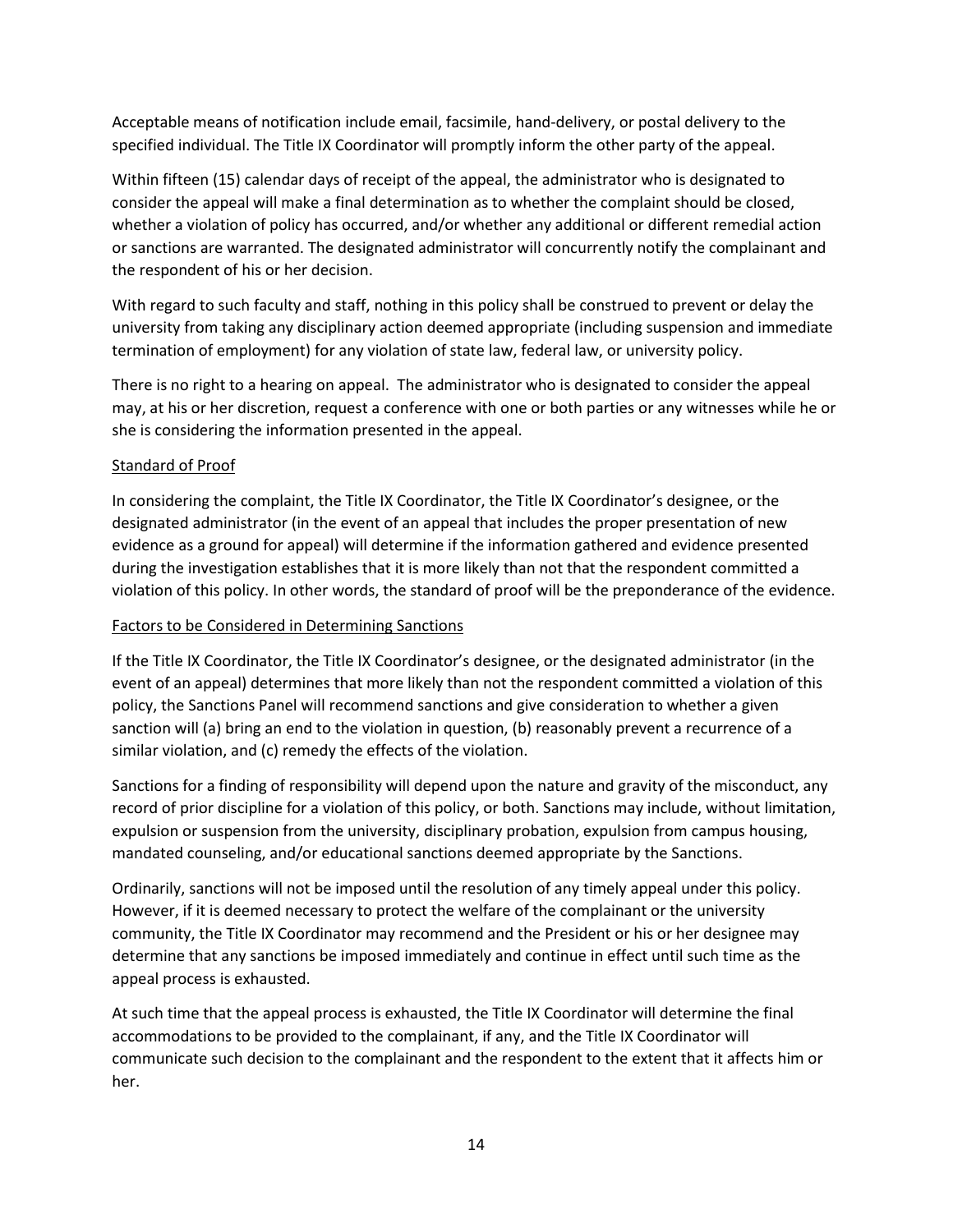The Title IX Coordinator will also take steps to prevent any harassment of or retaliation against the complainant, the individual reporting the alleged conduct (if not the complainant), or third parties, such as informing them about how to report subsequent problems, following up with them to ensure that there are no subsequent problems, providing training for the campus community, and providing counseling for the respondent. The Title IX Coordinator will also take steps to prevent the harassment of or retaliation against the respondent.

Furthermore, the Title IX Coordinator will take prompt corrective action if the complainant or the individual reporting the alleged conduct (if not the complainant) experiences retaliation or is subjected to further violation of this policy or if the original sanctions imposed on the respondent are ineffective to protect the safety and well-being of the complainant, the individual reporting the alleged conduct (if not the complainant), or other members of the university community. The Title IX Coordinator will also take reasonable steps to eliminate any hostile environment that has been created, such as conducting trainings and disseminating informational materials. In taking the above outlined steps, the Title IX Coordinator will make every reasonable effort to minimize the burden on the individual reporting the alleged conduct and/or complainant.

# Final Outcome Letter

Within fifteen (15) calendar days of receipt of the appeal, the administrator who is designated to consider the appeal will issue a written decision letter (the "final outcome letter") concurrently to the respondent and the individual reporting the conduct (if not the complainant). The final outcome letter will set forth (1) the name of the respondent, (2) the violation(s) of this policy for which the respondent was found responsible, if any, (3) the recommended sanctions imposed on the respondent, if any, and it may set forth names of other individuals, such as a complainant or witness, provided that such other individuals provide their written consent to such inclusion.

In order to comply with FERPA, the letter will not include information considered part of a party's "education record" (as that term is defined by FERPA) that is not otherwise exempt from disclosure under the Act, or other information about sanctions that do not relate to the complainant.

### Confidentiality and Disclosure

In order to comply with FERPA and Title IX and to provide an orderly process for the presentation and consideration of relevant information without undue intimidation or pressure, no part of the investigative process or the appeals process will be open to the general public. Accordingly, documents created, gathered or presented during the investigation or appeal process (including the complaint and the investigative report) may not be disclosed to any individual other than university officials with a legitimate interest in the matter, except as may be required or authorized by law.

### Time Periods

The university will make every reasonable effort to ensure that the investigation and resolution of a complaint occurs in as timely and efficient a manner as possible. The university's investigation and resolution of a complaint (including an appeal, if applicable) will generally be completed within 60 calendar days of the receipt of the complaint, absent extenuating circumstances.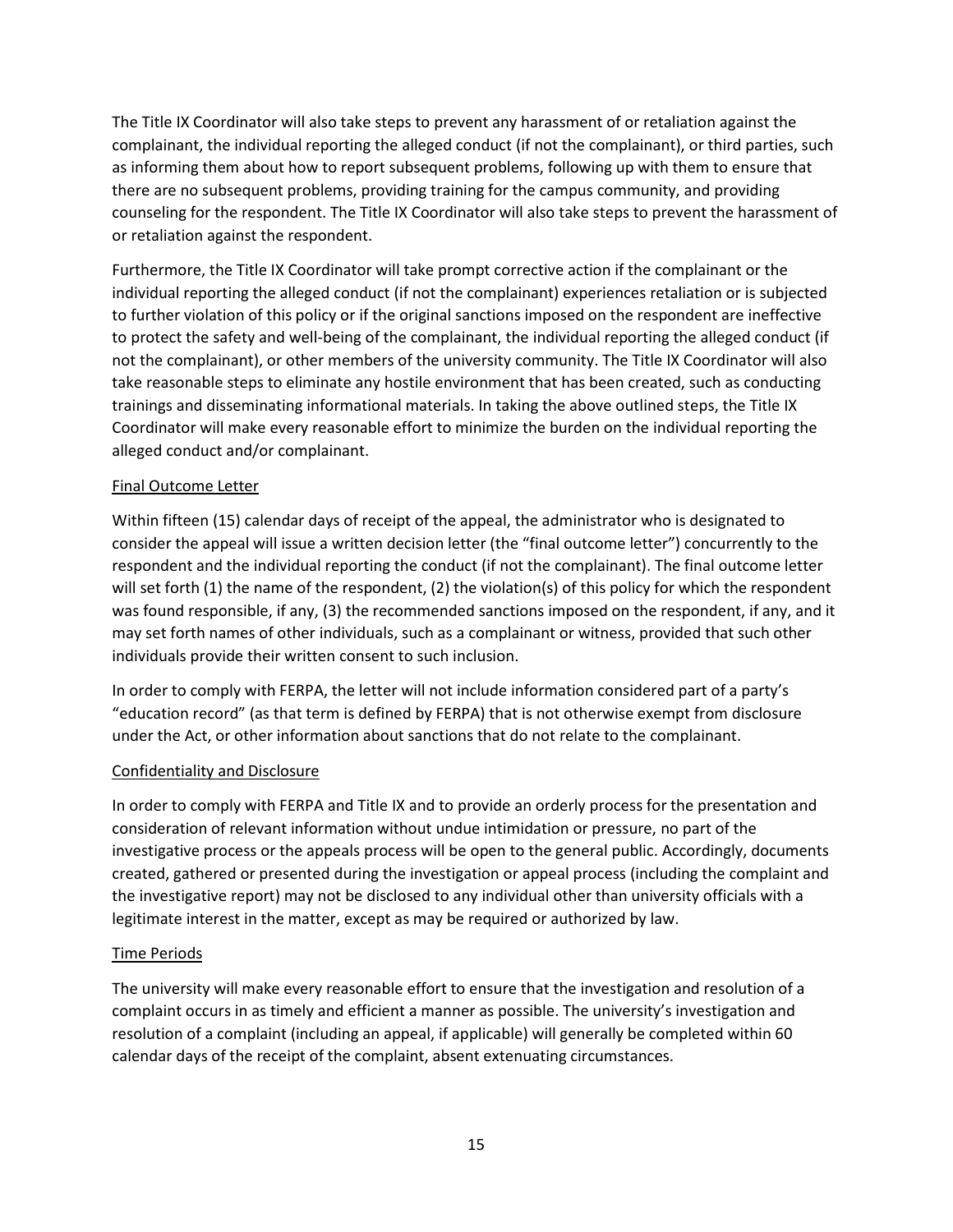Any party may request an extension of any deadline by providing the Title IX Coordinator or his or her designees with a written request for an extension that includes reference to the duration of the proposed extension and the basis for the request. Title IX Coordinator has the authority to grant or deny such request; that decision is final and not subject to appeal.

For purposes of calculating all time periods set forth in this complaint and grievance policy, a "calendar day" excludes recognized national holidays, recognized state holidays, and days that the university is closed (i.e., Christmas break, inclement weather closures).

Timelines may be modified in cases in which the university determines that the information is not clear, judged to be incomplete, relevant parties are not available for interview, and/or other related circumstances as may arise. The Title IX Coordinator may also modify any deadlines contained in this policy as necessary and for good cause.

### Acknowledgement of Responsibility

At any time prior to the issuance of the investigative report or while an appeal is pending, the respondent may elect to acknowledge his or her actions and take responsibility for the alleged policy violation. In such situations, the Title IX Coordinator will convene a Sanctions Panel to determine the sanction(s). If either party objects to the proposed sanction(s), they may appeal the sanction pursuant to this policy.

# No Retaliation

Retaliation against any person who files a complaint, participates in an investigation, or opposes a discriminatory employment or educational practice or policy is prohibited. A person who believes retaliation has occurred should notify the Title IX Coordinator as soon as possible.

# False Reports

Willfully making a false report of sexual harassment is a violation of university policy and is a serious offense. Any person who willfully makes or participates in making a false or frivolous report of discrimination, harassment, retaliation or sexual misconduct will be subject to disciplinary action. False reporting may also violate state criminal statutes and civil defamation laws.

### Office of Civil Rights Complaint

Although complainants are encouraged to resolve their grievances related to discrimination by utilizing this complaint procedure, they have the right to file a complaint directly with the U.S. Department of Education, Office for Civil Rights (OCR). Information regarding applicable timelines and procedures is available from OCR. You may call 1.800.421.3481 to obtain further information about filing a complaint with OCR.

### Effective Date

The university reserves the right to make changes and amendments to this policy as needed, with appropriate notice to the campus community. However, the policy in force at the time that a complaint is filed will be the policy used throughout the investigation and any appeals that are heard.

### Documentation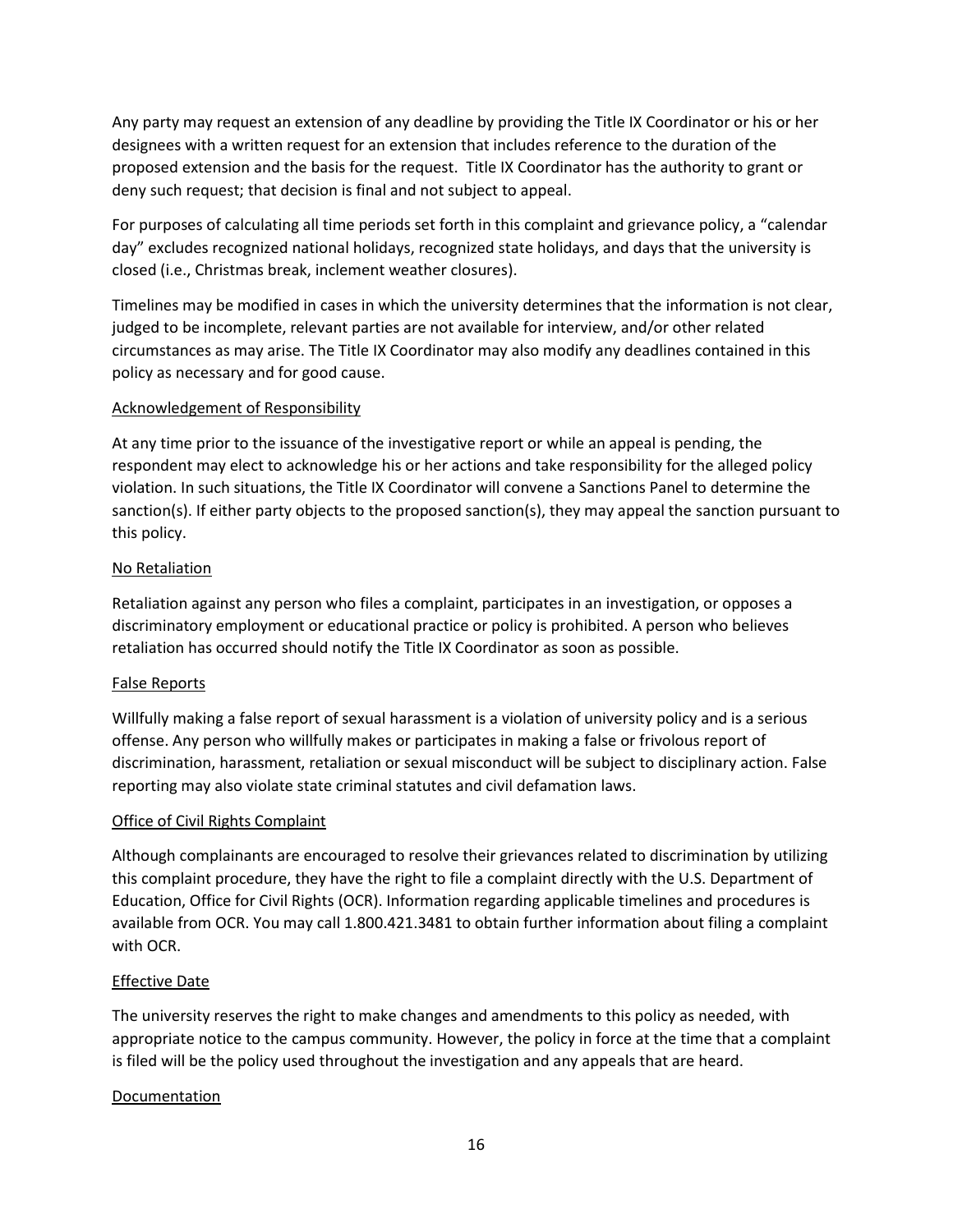The university will retain documentation (including but not limited to the written complaint, notifications, the investigative report, any written findings of fact, petitions for appeal, and any written communication between the parties) for at least three (3) years. Documentation pertaining to terminations, expulsions, or educational sanctions may be retained indefinitely.

#### Definition of Terms

**Complainant:** Any party who makes a complaint against a student, employee, staff member, or campus visitor.

**Consent:** Consent is informed, freely and actively given and mutually understandable clear permission communicated by words or actions that indicate a willingness to engage in a mutually agreed-upon sexual activity. Consent is clear, knowing, active, and voluntary. Consent is not passive. Silence does not constitute consent. Consent cannot be inferred from passivity or lack of resistance alone. Consent can be withdrawn at any time. Coercion, intimidation, force, or threat of either invalidates consent. There is no consent when there is force, expressed or implied, or use of duress or deception upon the complainant. Past consent to sexual activities does not imply ongoing future consent. Previous relationships cannot imply consent to future sexual acts. Consent to any one form of sexual activity does automatically imply consent to any other forms of sexual activity. If an individual has taken advantage of a position of influence over a complainant may be a factor in determining consent.

Coercion is unreasonable pressure for sexual activity. Coercive behavior differs from seductive behavior based on the type of pressure someone uses to get consent from another. When someone makes clear that they do not want sex, that they want to stop, or that they do not want to go past a certain point of sexual interaction, continued pressure beyond that point can be coercive. Consent cannot be gained by ignoring or acting in spite of the objections of another.

If a person is mentally or physically incapacitated or impaired so that such person cannot understand the fact, nature, or extent of the sexual situation, there is no consent. This includes impairment or incapacitation due to voluntary alcohol or drug consumption, or being asleep or unconscious. Incapacitation is a state in which someone cannot make rational, reasonable decisions because he or she lacks the capacity to give knowing consent.

Force is the use of physical violence and/or imposing on someone physically to gain sexual access. Force also includes overt threats, implied threats, intimidation, and coercion that overcome resistance or produce consent.

Under Arkansas law, the age of consent varies with the degrees of assault, the age of the actor, and the relationship of the actor to the other party. However, consent may never be given by a person in Arkansas under the age of 14. For specific information, please refer to Arkansas statutes (e.g., Arkansas Code Annotated §5-14-125, Sexual Assault in the Second Degree).

Sexual activity with someone known to be mentally, physically, or legally incapacitated, or based on the circumstances, someone who could reasonably be known to be mentally or physically incapacitated, constitutes a violation of this policy.

This policy also covers a person whose incapacity results from mental disability, sleep, involuntary physical restraint, or from the taking of substances commonly known as "rape drugs". Possession, use,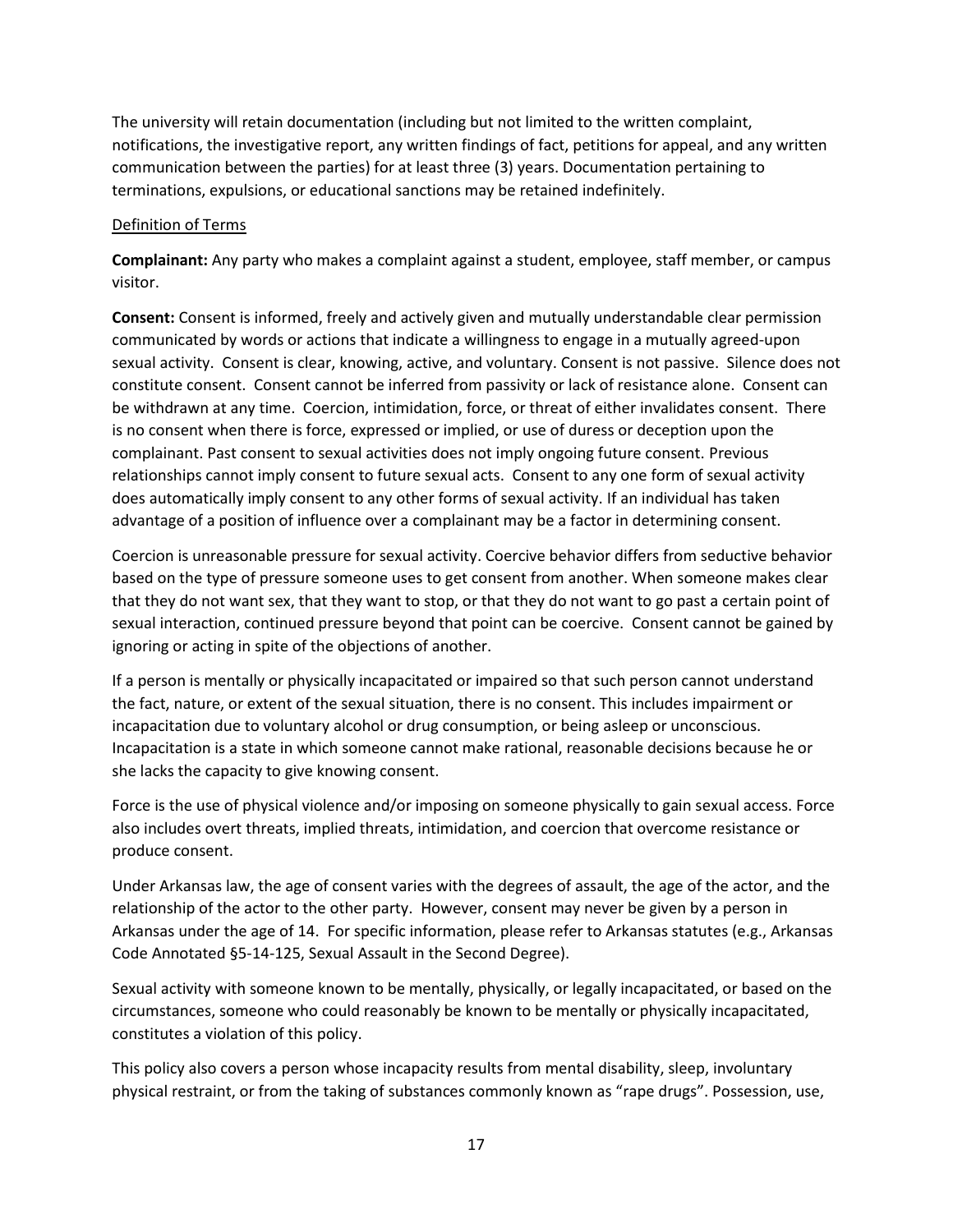and/or distribution of any of these substances, including Rohypnol, Ketamine, GHB, Burundanga, etc., is prohibited, and administering one of these drugs to another person is a violation of this policy. More information on these drugs can be found at http://www.911rape.org/.

Use of alcohol or other drugs will never function as a defense to an allegation of violation of this policy.

**Dating Violence:** Violence committed by a person who is or has been in a social relationship of a romantic or intimate nature with the complainant. It includes any unwelcome physical violence such as hitting, pulling, shoving, kicking, biting, or throwing things; and sexual assault, sexual exploitation, and sexual harassment.

**Discrimination** (general definition): Conduct that is based upon an individual's race, color, ethnicity, religion, sexual orientation, gender identity, national origin, service in the uniformed services (as defined in state and federal law), veteran status, sex, age, physical disability or mental disability that excludes an individual from participation, denies the individual the benefits of, treats the individual differently, or otherwise adversely affects a term or condition of an individual's employment, education, living environment, or participation in a university program or activity. This includes failing to provide reasonable accommodation, consistent with state and federal law, to persons with disabilities.

**Discriminatory Harassment:** Detrimental action based on an individual's race, color, ethnicity, religion, sexual orientation, gender identity, national origin, service in the uniformed services (as defined in state and federal law), veteran status, sex, age, physical disability or mental disability. Harassing conduct may take various forms, including, name-calling, graphic or written statements (including the use of cell phones or the Internet), or other conduct that may be physically threatening, harmful, or humiliating. Harassment does not have to include intent to harm, be directed at a specific target, or involve repeated incidents. Gender-based harassment includes sexual harassment.

**Domestic Violence:** Physical harm, bodily injury, assault, or the infliction of fear of imminent physical harm, bodily injury, or assault between family or household members; or any sexual conduct between family or household members, whether minors or adults, constitutes a crime under the laws of this state. Family or household members means spouses, former spouses, parents and children, persons related by blood within the fourth degree of consanguinity, any children residing in the household, persons who presently or in the past have resided or cohabited together, persons who have or have had a child in common, and persons who are presently or in the past have been in a dating relationship together. See also, Arkansas Code Annotated §9-15-103—"Domestic Abuse".

**"Employee" Status:** Full and part-time university employees who are not enrolled as students will be considered "employees" for the purposes of this policy. A full-time employee of the university who is enrolled as a student will also be considered an "employee" for the purposes of this policy.

**Hostile Environment:** A hostile environment exists when there is harassing conduct based on race, color, ethnicity, religion, sexual orientation, gender identity, national origin, service in the uniformed services (as defined in state and federal law), veteran status, sex, age, physical disability or mental disability that is sufficiently serious (i.e., severe, pervasive, or persistent) and objectively offensive to deny or limit a person's ability to participate in or benefit from the university's programs, services, opportunities, or activities; or when such conduct has the purpose or effect of unreasonably interfering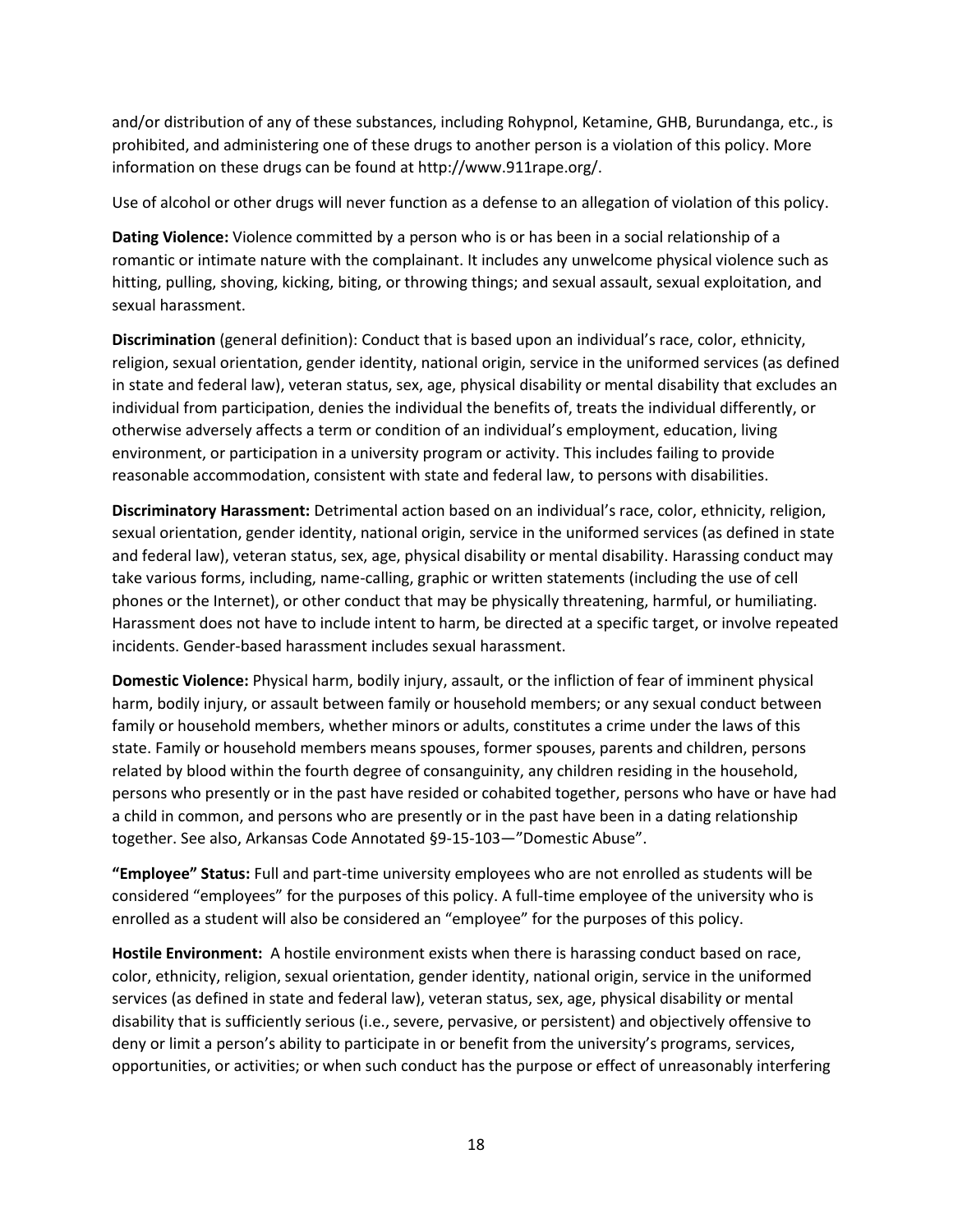with an individual's employment. Harassment that creates a hostile environment ("hostile environment harassment") violates this policy.

**Non-Consensual Sexual Contact:** Non-consensual sexual contact is any intentional sexual touching, however slight, with any object by a male or female upon a male or a female that is without consent and/or by force. Sexual contact includes intentional contact with the breasts, buttock, groin, or genitals, or touching the body of another person with any of these body parts, or making another touch you or themselves with or on any of these body parts; any intentional bodily contact in a sexual manner, though not involving contact with/of/by breasts, buttocks, groin, genitals, mouth, or other orifice.

**Non-Consensual Sexual Intercourse:** Non-consensual sexual intercourse is any sexual intercourse, however slight, by a male or female upon a male or a female that is without consent and/or by force. Intercourse includes vaginal penetration by a penis, object, tongue, or finger; anal penetration by a penis, object, tongue, or finger; and oral copulation (mouth to genital contact or genital to mouth contact), no matter how slight the penetration or contact.

**Respondent:** The person(s) against whom a complaint has been made.

**Retaliation:** Action taken by an accused individual or by a third party against any person because that person has opposed any practices forbidden under this policy or because that person has filed a complaint, testified, assisted, or participated in any manner in an investigation or proceeding under this policy. This includes action taken against a bystander who intervened to stop or attempt to stop discrimination, harassment, or sexual misconduct. Retaliation includes intimidating, threatening, coercing, or in any way discriminating against an individual because of the individual's complaint or participation. Action is generally deemed retaliatory if it would deter a reasonable person in the same circumstances from opposing practices prohibited by this policy.

**Sexual Assault:** An actual or attempted sexual contact with another person without that person's consent. Sexual assault includes but is not limited to involvement in any sexual contact when the complainant is unable to consent; intentional and unwelcome touching of, or coercing, forcing, or attempting to coerce or force another to touch a person's intimate parts (defined as genital area, groin, inner thigh, buttocks, or breast); and sexual intercourse without consent, including acts commonly referred to as "rape."

**Sexual Exploitation:** Occurs when a person takes non-consensual or abusive sexual advantage of another for his or her own advantage or benefit, or to benefit or advantage anyone other than the one being exploited, and that behavior does not otherwise constitute one of other sexual misconduct offenses. Examples of behavior that could rise to the level of sexual exploitation include but are not limited to:

- Invading sexual privacy.
- Prostituting another person.
- Non-consensual video or audio-taping of sexual activity.
- Going beyond the boundaries of consent (e.g., allowing others to watch consensual sex without that party's knowledge or consent);
- Engaging in voyeurism.